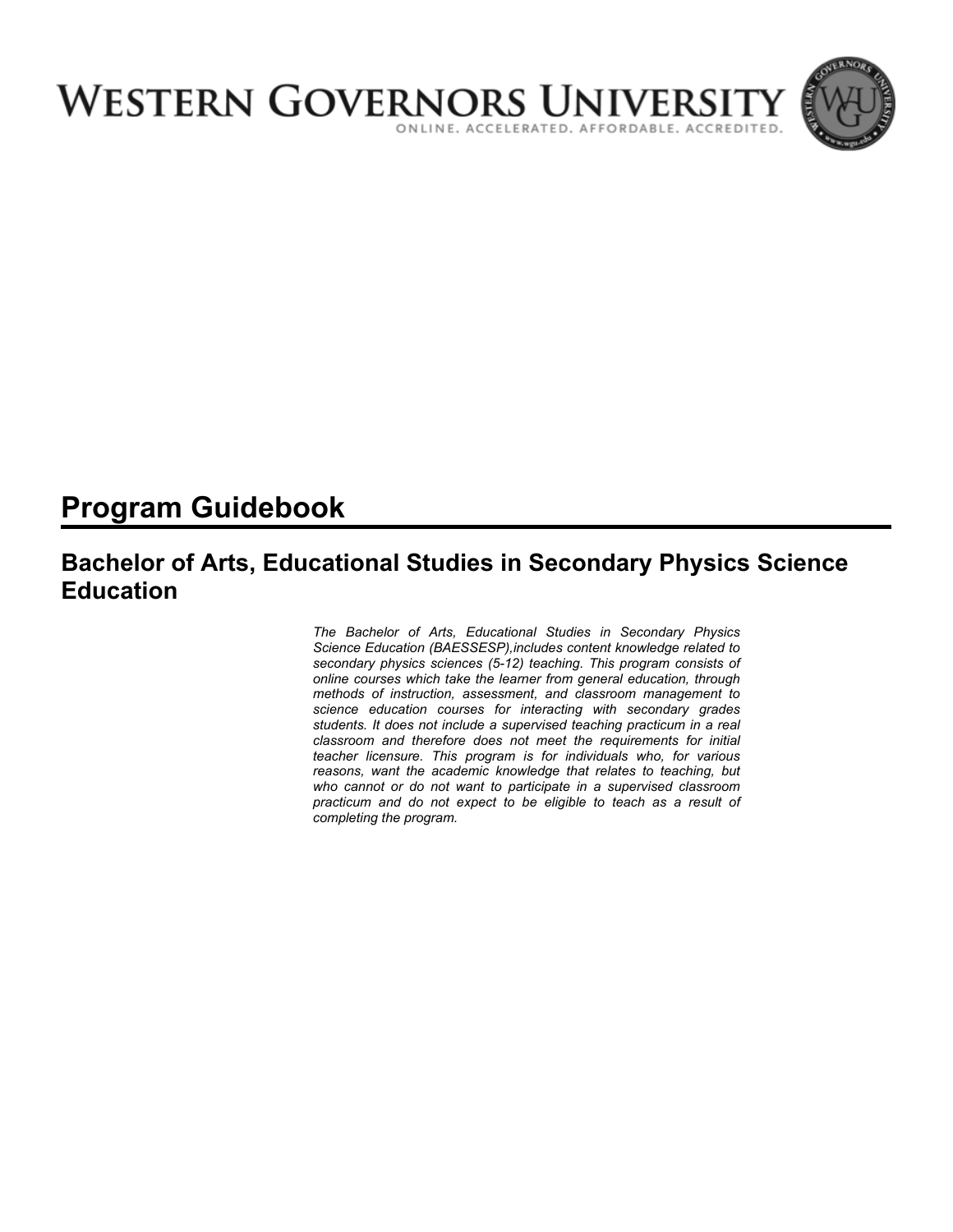## **Understanding the Competency-Based Approach**

Practically speaking, how do competency-based programs like those offered at Western Governors University (WGU) work? Unlike traditional universities, WGU does not award degrees based on completion of a certain number of credit hours or a certain set of required courses. Instead, you will earn your degree by demonstrating your skills, knowledge, and understanding of important concepts.

Progress through a degree program is governed not by the amount of time you spend in class but by your ability to demonstrate mastery of competencies as you complete required courses. Of course, you will need to engage in learning experiences as you review competencies or develop knowledge and skills in areas in which you may be weak. To help you acquire the knowledge and skills you need to complete your courses and program, WGU provides a rich array of learning resources. Your program mentor will work closely with you to help you understand the competencies required for your program and to help you create a schedule for completing your courses. You will also work closely with course instructors as you engage in each of your courses. As subject matter experts, course instructors will guide you through the content you must master to pass the course assessments.

The benefit of this competency-based system is that it enables students who are knowledgeable about a particular subject to make accelerated progress toward completing a degree, even if they lack college experience. You may have gained skills and knowledge of a subject while on the job, accumulated wisdom through years of life experience, or already taken a course on a particular subject. WGU will award your degree based on the skills and knowledge that you possess and can demonstrate—not the number of credits hours on your transcript.

### **Accreditation**

Western Governors University is the only university in the history of American higher education to have earned accreditation from four regional accrediting commissions. WGU's accreditation was awarded by (1) the Northwest Commission on Colleges and Universities, (2) the Higher Learning Commission of the North Central Association of Colleges and Schools, (3) the Accrediting Commission for Community and Junior Colleges of the Western Association of Schools and Colleges, and (4) the Accrediting Commission for Senior Colleges and Universities of the Western Association of Schools and Colleges. The university's accreditation status is now managed by the Northwest Commission on Colleges and Universities (NWCCU), which reaffirmed WGU's accreditation in February 2020. The WGU Teachers College is accredited at the initial-licensure level by the Council for the Accreditation of Educator Preparation (CAEP) and by the Association of Advancing Quality in Educator Preparation (AAQEP) . The nursing programs are accredited by the Commission on Collegiate Nursing Education (CCNE). The Health Information Management program is accredited by the Commission on Accreditation for Health Informatics and Information Management Education (CAHIIM). The College of Business programs are accredited by the Accreditation Council for Business Schools and Programs (ACBSP).

### **The Degree Plan**

The focus of your program is your personalized Degree Plan. The Degree Plan is a detailed blueprint of the courses you will need to complete in order to earn your degree. The Degree Plan also lays out the accompanying learning resources and assessments that compose your program. The list of courses in the Degree Plan is often referred to as the standard path. The amount of time it takes to complete your program depends on both the amount of new information you need to learn and the amount of time you plan to devote each week to study.

Students vary widely in the specific skills and information they need to learn. For example, some students may be highly knowledgeable in a particular subject matter and would not need to engage in new learning opportunities. Other students may find that portions of the program require them to learn new information and that they need to take an online class or participate in a study module to acquire the knowledge and skills needed to fulfill program competencies in that area. Some individuals may be able to devote as little as 15–20 hours per week to the program, while others may need to devote more time. For this reason,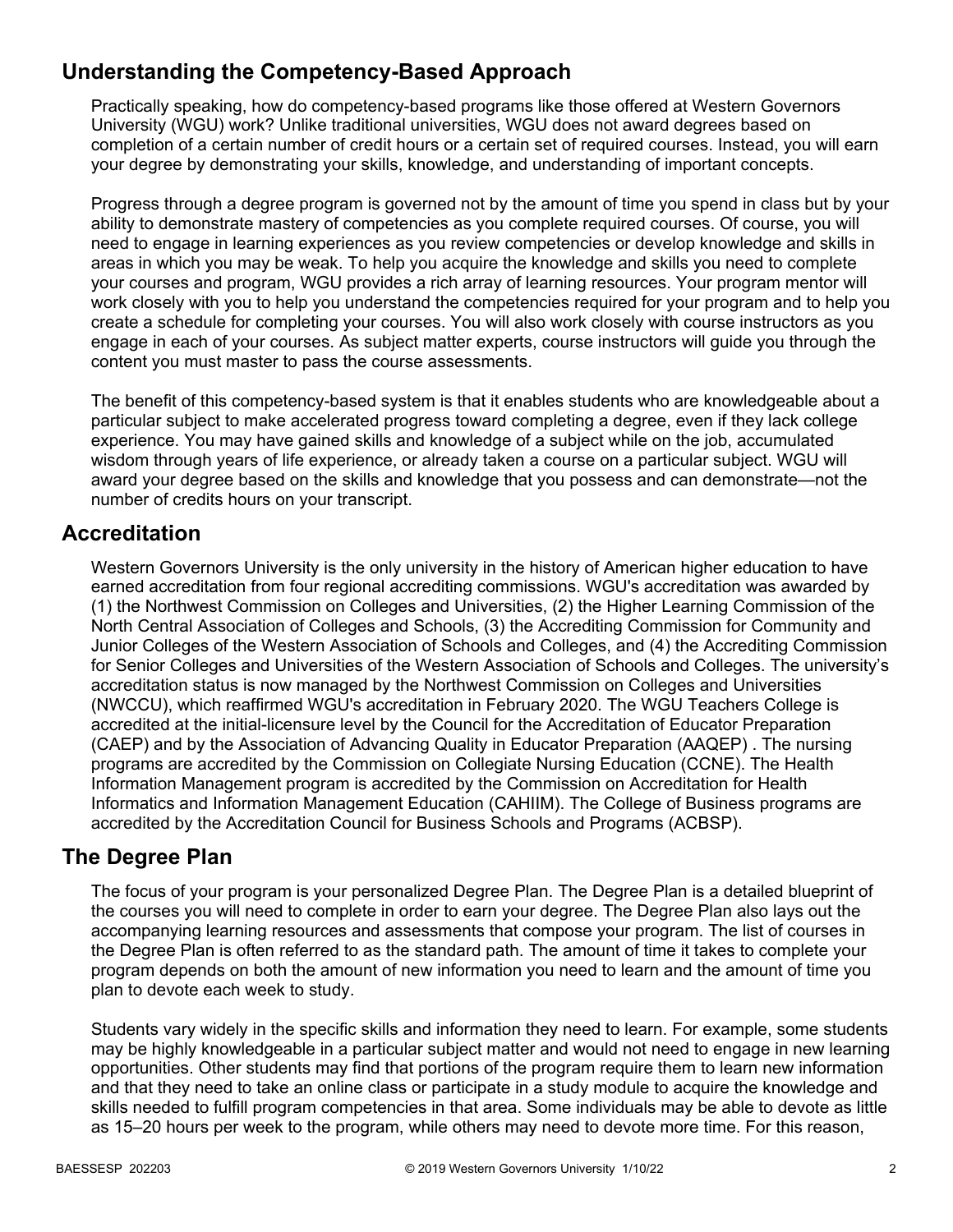pre-assessments are there to help your program mentor form a profile of your prior knowledge and create a personalized Degree Plan.

### **How You Will Interact with Faculty**

At WGU, faculty serve in specialized roles, and they will work with you individually to provide the guidance, instruction, and support you will need to succeed and graduate. As a student, it is important for you to take advantage of this support. It is key to your progress and ultimate success.

Upon your enrollment, you will be assigned a program mentor—an expert in your field of study who will provide you with regular program-level guidance and support from the day you start until the day you graduate. Your program mentor will set up regular telephone appointments (weekly at first) with you, which you will be expected to keep. The mentor will review program competencies with you and work with you to develop a plan and schedule for your coursework. Your program mentor will serve as your main point of contact throughout your program—helping you set weekly study goals, recommending specific learning materials, telling you what to expect in courses, and keeping you motivated. In addition to regular calls, your program mentor is available to help you resolve questions and concerns as they arise.

For many of the courses at WGU, you will be required to complete performance assessments. These include reports, papers, presentations, and projects that let you demonstrate your mastery of the required competencies. A separate group of faculty members, called evaluators, will review your work to determine whether it meets requirements. Evaluators are also subject matter experts in their field of evaluation. If your assessment needs further work before it "passes," these evaluators, who review your work anonymously, will provide you with instructional feedback to help you meet evaluation standards and allow you to advance.

### **Connecting with Other Mentors and Fellow Students**

As you proceed through your Degree Plan, you will have direct contact with multiple faculty members. These communications can take a variety of forms, including participation in one-on-one discussions, chats in the learning communities, and live cohort and webinar opportunities. As a WGU student, you will have access to your own personal MyWGU Student Portal, which will provide a gateway to your courses of study, learning resources, and learning communities where you will interact with faculty and other students.

The learning resources in each course are specifically designed to support you as you develop competencies in preparation for your assessments. These learning resources may include reading materials, videos, tutorials, cohort opportunities, community discussions, and live discussions that are guided by course instructors who are experts in their field. You will access your program community during your orientation course to network with peers who are enrolled in your program and to receive continued support through professional enrichment and program-specific chats, blogs, and discussions. WGU also provides Student Services associates to help you and your program mentor solve any special problems that may arise.

### **Orientation**

The WGU orientation course focuses on acquainting you with WGU's competency-based model, distance education, technology, and other resources and tools available for students. You will also utilize WGU program and course communities, participate in activities, and get to know other students at WGU. The orientation course must be completed before you can start your first term at WGU.

## **Transferability of Prior College Coursework**

Because WGU is a competency-based institution, it does not award degrees based on credits but rather on demonstration of competency. WGU undergraduate programs may accept transfer credits or apply a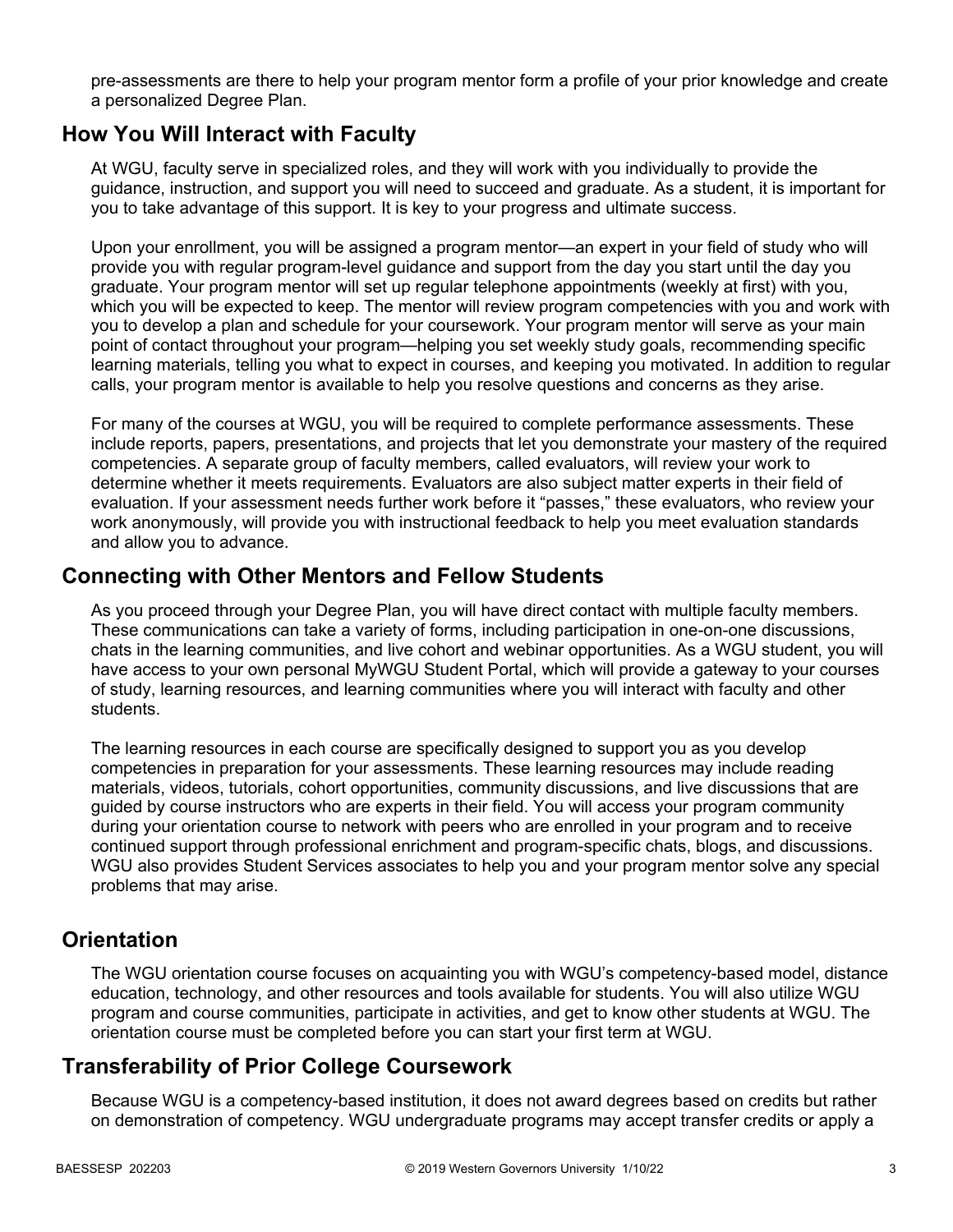'Requirement Satisfied' (RS) in some cases. Refer to your specific program transfer guidelines to determine what can be satisfied by previously earned college credits. In most cases, WGU does not accept college transfer credits at the graduate (master's) level. Students entering graduate programs must have their undergraduate degree transcripts verified before being admitted to WGU. In addition to a program's standard course path, there may be additional state-specific requirements.

#### [Click here for the Student Handbook](http://cm.wgu.edu/)

WGU does not waive any requirements based on a student's professional experience and does not perform a "résumé review" or "portfolio review" that will automatically waive any degree requirements. Degree requirements and transferability rules are subject to change in order to keep the degree content relevant and current.

Remember, WGU's competency-based approach lets you take advantage of your knowledge and skills, regardless of how you obtained them. Even when you do not directly receive credit, the knowledge you possess may help you accelerate the time it takes to complete your degree program.

### **Continuous Enrollment, On Time Progress, and Satisfactory Academic Progress**

WGU is a "continuous enrollment" institution, which means you will be automatically enrolled in each of your new terms while you are at WGU. Each term is six months long. Longer terms and continuous enrollment allow you to focus on your studies without the hassle of unnatural breaks between terms that you would experience at a more traditional university. At the end of every six-month term, you and your program mentor will review the progress you have made and revise your Degree Plan for your next sixmonth term.

WGU requires that students make measurable progress toward the completion of their degree programs every term. We call this "On-Time Progress," denoting that you are on track and making progress toward on-time graduation. As full-time students, graduate students must enroll in at least 8 competency units each term, and undergraduate students must enroll in at least 12 competency units each term. Completing at least these minimum enrollments is essential to On-Time Progress and serves as a baseline from which you may accelerate your program. We measure your progress based on the courses you are able to pass, not on your accumulation of credit hours or course grades. Every time you pass a course, you are demonstrating that you have mastered skills and knowledge in your degree program. For comparison to traditional grading systems, passing a course means you have demonstrated competency equivalent to a "B" grade or better.

WGU assigns competency units to each course in order to track your progress through the program. A competency unit is equivalent to one semester credit of learning. Some courses may be assigned 3 competency units while others may be as large as 12 competency units.

Satisfactory Academic Progress (SAP) is particularly important to students on financial aid because you must achieve SAP in order to maintain eligibility for financial aid. We will measure your SAP quantitatively by reviewing the number of competency units you have completed each term. In order to remain in good academic standing, you must complete at least 66.67% of the units you attempt over the length of your program—including any courses you add to your term to accelerate your progress. Additionally, during your first term at WGU you must pass at least 3 competency units in order to remain eligible for financial aid. We know that SAP is complex, so please contact a financial aid counselor should you have additional questions. \*Please note: The Endorsement Preparation Program in Educational Leadership is not eligible for federal financial aid.

### **Courses**

Your Degree Plan includes courses needed to complete your program. To obtain your degree, you will be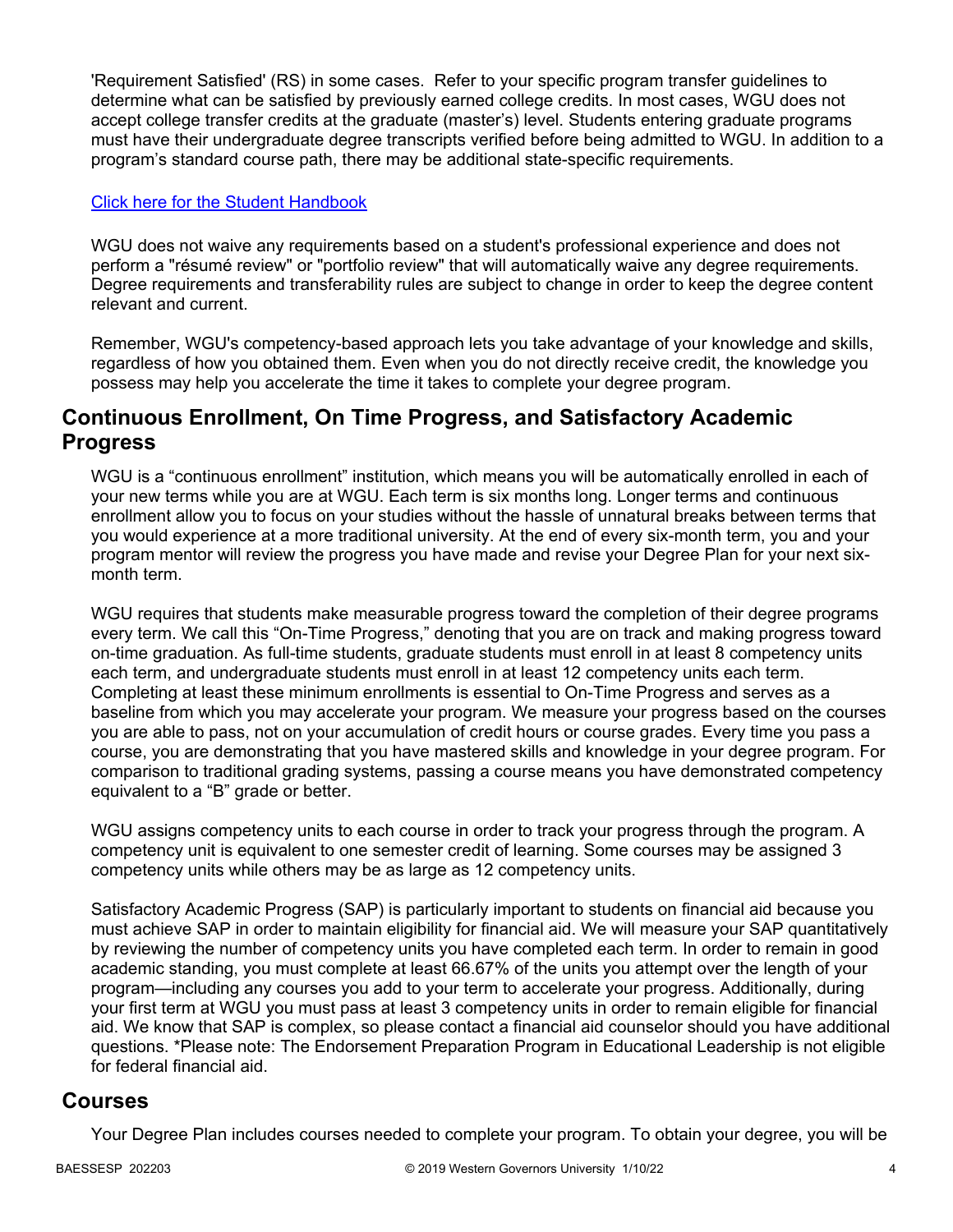required to demonstrate your skills and knowledge by completing the assessment(s) for each course. In general there are two types of assessments: performance assessments and objective assessments. Performance assessments contain, in most cases, multiple scored tasks such as projects, essays, and research papers. Objective assessments include multiple-choice items, multiple-selection items, matching, short answer, drag-and-drop, and point-and-click item types, as well as case study and videobased items. Certifications verified through third parties may also be included in your program. More detailed information about each assessment is provided in each course of study.

## **External Content & Basic Skills Exams**

Western Governors University requires that candidates pass the state-mandated content exam that aligns with their WGU program in addition to a basic skills exam (initial licensure programs only). Specific information regarding required content and basic skills exams required for each program and state can be found in the WGU Student Handbook. In many cases, it is the candidates' responsibility to register and pay for the required exams and submit their official passing score reports to WGU.

## **State Licensure Requirements**

Many states have specific licensure requirements that are not part of WGU programs that you will have to fulfill in addition to the degree requirements of your program. These state licensure requirements might include, but are not limited to: subject-specific licensure exams, state-specific teacher performance assessments, course work related to state history, basic skills exams, and background clearances. The WGU Student Handbook outlines the credentialing requirements of each state. Teacher candidates should consult the applicable section to become familiar with their state's expectations regarding licensure.

## **Learning Resources**

WGU works with many different educational partners, including enterprises, publishers, training companies, and higher educational institutions, to provide high-quality and effective learning resources that match the competencies you are developing. These vary in type, and may be combined to create the best learning experience for your course. A learning resource can be an e-textbook, online module, study guide, simulation, virtual lab, tutorial, or a combination of these. The cost of most learning resources are included in your tuition and Learning Resource Fee. They can be accessed or enrolled for through your courses. Some degree-specific resources are not covered by your tuition, and you will need to cover those costs separately. WGU also provides a robust library to help you obtain additional learning resources, as needed.

### Mobile Compatibility:

The following article provides additional details about the current state of mobile compatibility for learning resources at WGU. It includes a list that can be referenced to determine the mobile friendliness of all core course materials used in a program.

[Student Handbook article: Can I use my mobile device for learning resources?](https://cm.wgu.edu/t5/Frequently-Asked-Questions/Can-I-use-my-mobile-device-for-learning-resources/ta-p/396)

### **Standard Path**

As previously mentioned, competency units (CUs) have been assigned to each course in order to measure your academic progress. If you are an undergraduate student, you will be expected to enroll in a minimum of 12 competency units each term. Graduate students are expected to enroll in a minimum of 8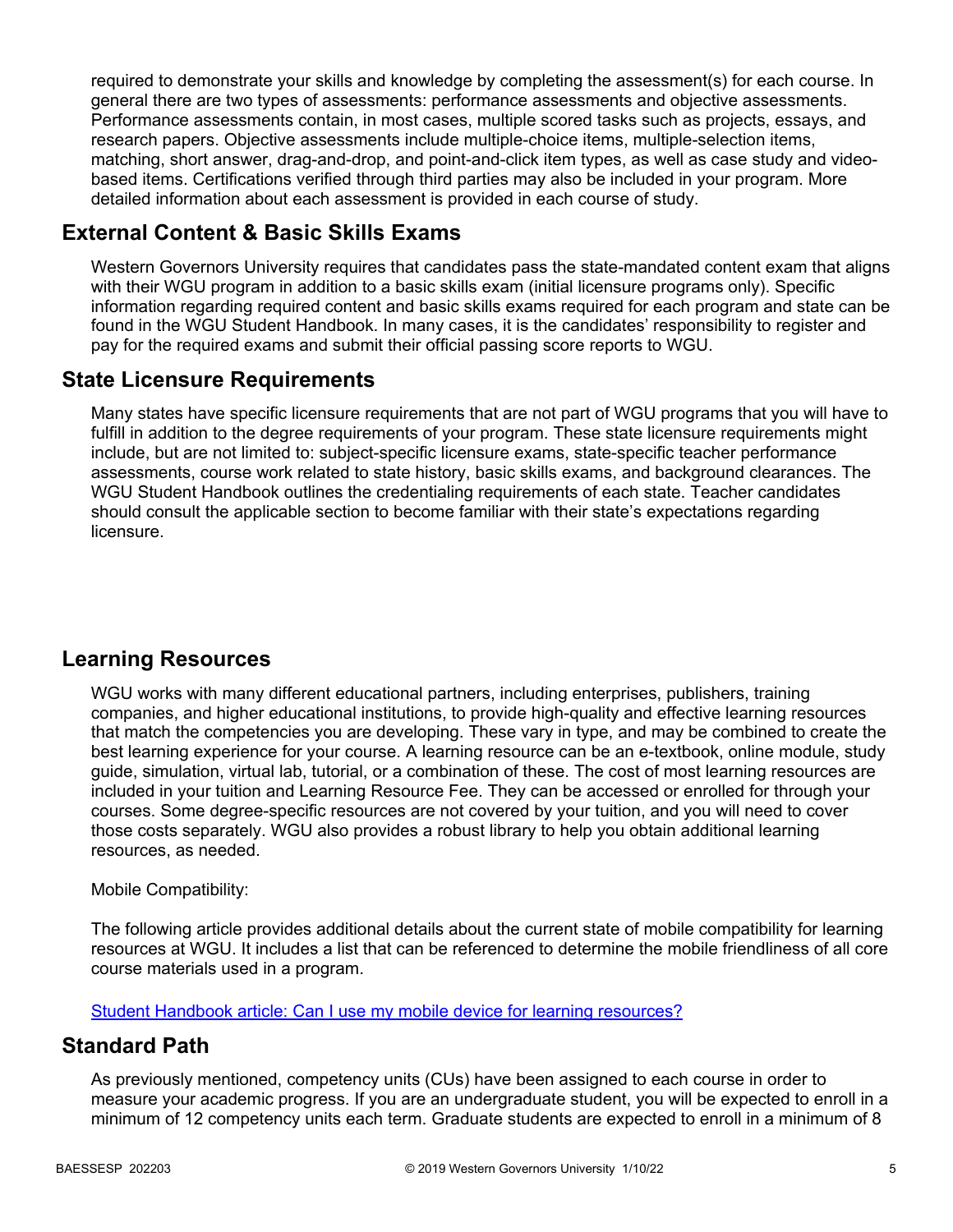competency units each term. A standard plan for a student for this program who entered WGU without any transfer units would look similar to the one on the following page. Your personal progress can be faster, but your pace will be determined by the extent of your transfer units, your time commitment, and your determination to proceed at a faster rate.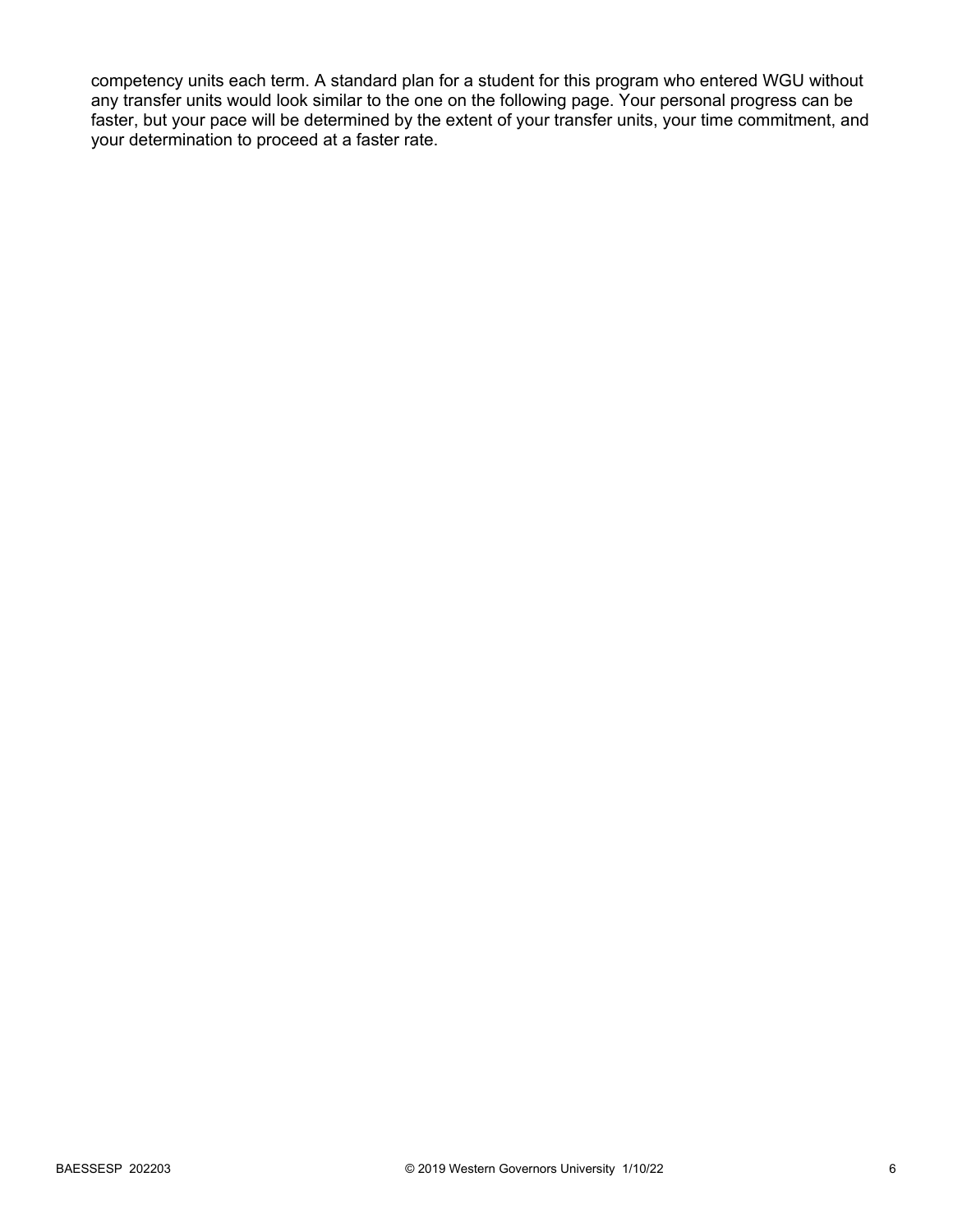## **Standard Path** *for* **Bachelor of Arts, Educational Studies in Secondary Physics Science Education**

| <b>Course Description</b>                                          | <b>CU<sub>s</sub></b> | <b>Term</b>    |
|--------------------------------------------------------------------|-----------------------|----------------|
| <b>Concepts in Science</b>                                         | $\overline{2}$        | 1              |
| <b>Educational Foundations</b>                                     | $\overline{2}$        | 1              |
| College Algebra                                                    | $\overline{4}$        | 1              |
| <b>English Composition I</b>                                       | 3                     | 1              |
| <b>Applied Probability and Statistics</b>                          | 3                     | $\mathbf{1}$   |
| Educational Psychology and Development of Children and Adolescents | 4                     | 2              |
| Introduction to Biology                                            | 3                     | 2              |
| <b>Integrated Physical Sciences</b>                                | 3                     | 2              |
| <b>Natural Science Lab</b>                                         | 2                     | 2              |
| The School as a Community of Care                                  | 3                     | 3              |
| <b>Trigonometry and Precalculus</b>                                | $\overline{4}$        | 3              |
| <b>Conceptual Physics</b>                                          | 5                     | 3              |
| <b>English Composition II</b>                                      | 3                     | 4              |
| <b>Fundamentals of Diverse Learners</b>                            | 4                     | 4              |
| <b>Managing Engaging Learning Environments</b>                     | 3                     | 4              |
| Chemistry with Lab                                                 | 4                     | $\overline{4}$ |
| Introduction to Communication                                      | 3                     | 5              |
| Calculus I                                                         | 4                     | 5              |
| <b>Physics: Mechanics</b>                                          | 3                     | 5              |
| Introduction to Curriculum, Instruction, and Assessment            | 3                     | 5              |
| Assessing Impact on Student Learning                               | 3                     | 6              |
| Introduction to Humanities                                         | 3                     | 6              |
| Calculus II                                                        | 4                     | 6              |
| Physics: Waves and Optics                                          | 3                     | 6              |
| Educational Technology for Teaching and Learning                   | 3                     | $\overline{7}$ |
| <b>Survey of United States History</b>                             | 3                     | $\overline{7}$ |
| Physics: Electricity and Magnetism                                 | 3                     | $\overline{7}$ |
| Science, Technology, and Society                                   | 5                     | 7              |
| Space, Time and Motion                                             | 4                     | 8              |
| Secondary Reading Instruction and Interventions                    | 3                     | 8              |
| Secondary Disciplinary Literacy                                    | 3                     | 8              |
| Science Methods-Secondary Physics                                  | 4                     | 8              |

## **Changes to Curriculum**

WGU publishes an Institutional Catalog, which describes the academic requirements of each degree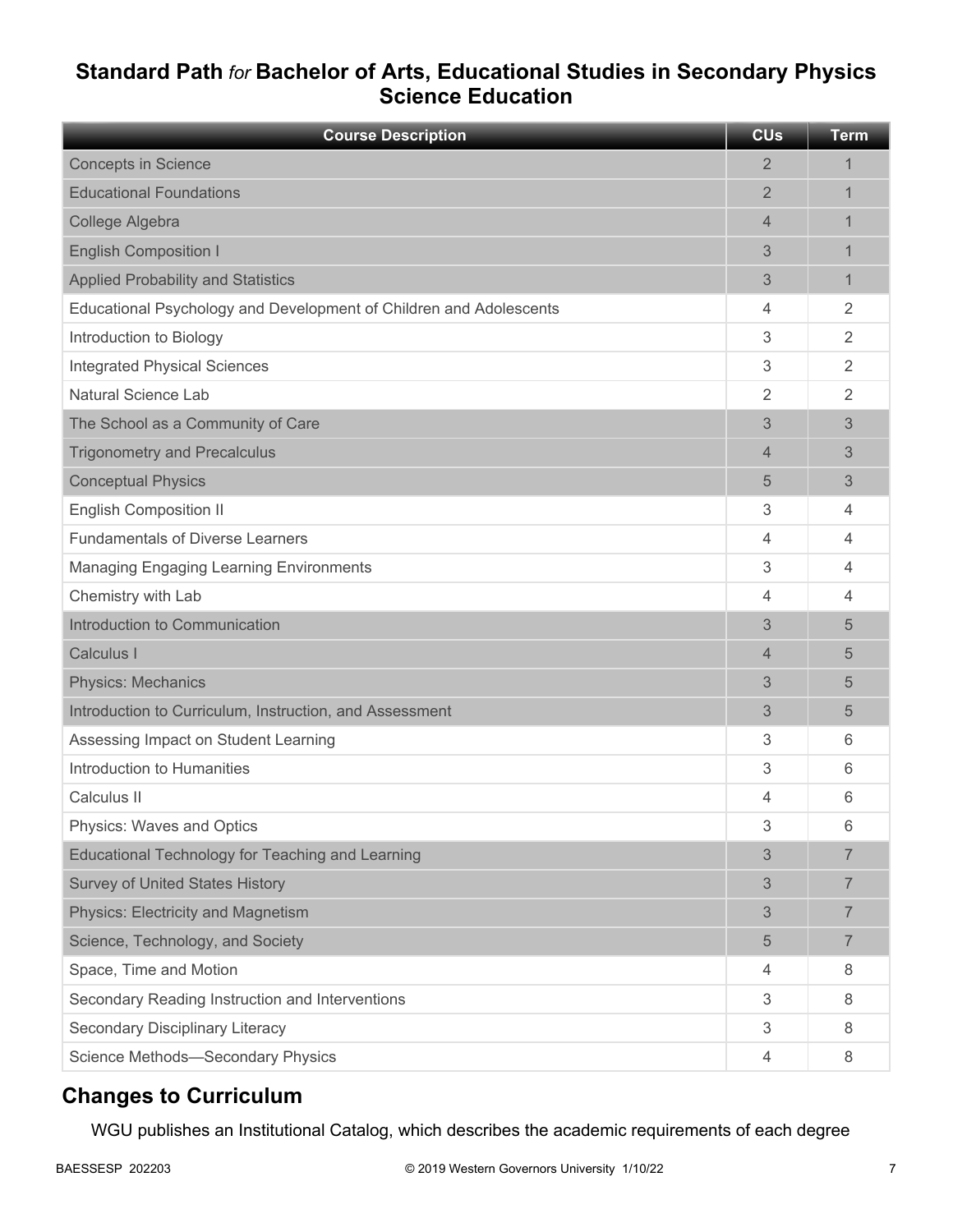program. Although students are required to complete the program version current at the time of their enrollment, WGU may modify requirements and course offerings within that version of the program to maintain the currency and relevance of WGU's competencies and programs. When program requirements are updated, students readmitting after withdrawal from the university will be expected to re-enter into the most current catalog version of the program.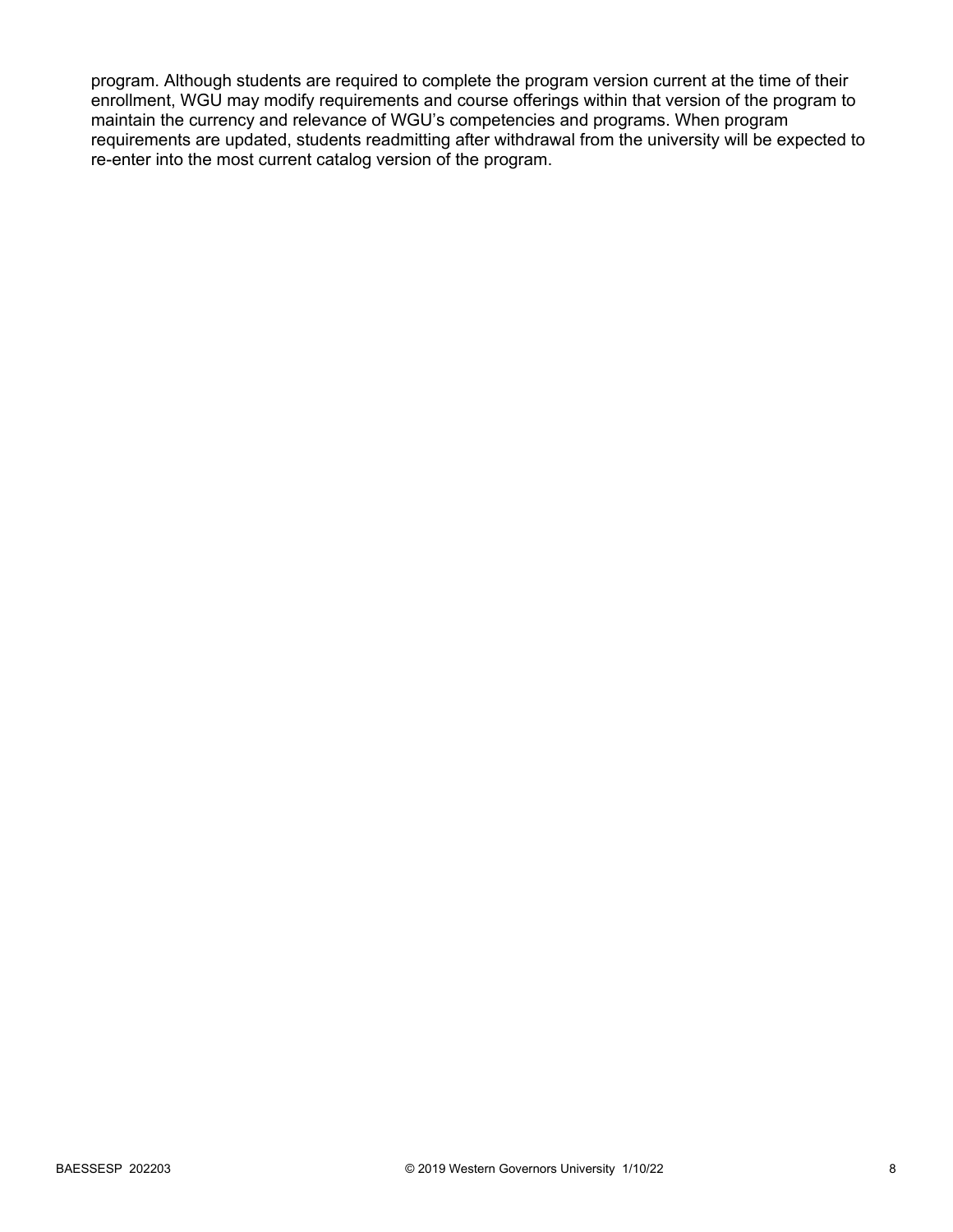## **Areas of Study** for **Bachelor of Arts, Educational Studies in Secondary Physics Science Education**

The following section includes the areas of study in the program, with their associated courses. Your specific learning resources and level of instructional support will vary based on the individual competencies you bring to the program and your confidence in developing the knowledge, skills, and abilities required in each area of the degree. The Degree Plan and learning resources are dynamic, so you need to review your Degree Plan and seek the advice of your mentor regarding the resources before you purchase them.

### **Science**

#### **Concepts in Science**

Concepts in Science for undergraduates provides students seeking a bachelor's degree and initial teacher licensure in science education with an introduction to essential science themes present within and across all science disciplines, including chemistry, physics, biology, and the geosciences. These themes include comprehending the magnitude of the physical and natural world, analyzing and converting measurements, understanding the basic nature and behavior of matter and energy, examining atomic structure, identifying and naming basic types of chemical bonds, and analyzing and interpreting scientific data. Concepts in Science provides a solid foundation for future, in-depth scientific studies and should be taken prior to any other science content course. There are no prerequisites for this course.

*This course covers the following competencies:*

- *Begin your course by discussing your course planning tool report with your instructor and creating your personalized course plan together.*
- *The graduate applies principles of measurement to solve scientific problems.*
- *The graduate explains how various forms of matter and energy respond to physical and chemical changes to understand how matter and energy flow within and among systems.*
- *The graduate determines the composition of atoms and compounds to understand the properties of matter.*
- *The graduate analyzes numeric data to identify patterns and relationships.*

## **Professional Core**

#### **Educational Foundations**

Educational Foundations is a key component of WGU's Professional Core and is a required course for all initial licensure candidates. The course provides candidates with early classroom experience where they observe multiple school settings at three different levels of schooling and interview an educator to learn how state standards and various legal and ethical issues affect classrooms today. The course also provides candidates with opportunities to gain foundational knowledge about what it means to be a teacher in the current educational context while exploring their future role within the larger landscape of historical and cultural influences. This course ensures candidates have a firm grasp on important issues affecting educators including state standards-based curriculum, legal and ethical requirements affecting educational opportunities, and professionalism, preparing them for subsequent coursework within the Professional Core and their content area major courses. Five preclinical hours are interwoven throughout this course, and cross-cutting themes of technology and diversity are introduced for further development throughout the candidate's programs.

*This course covers the following competencies:*

- *Begin your course by discussing your course planning tool report with your instructor and creating your personalized course plan together.*
- *The graduate analyzes the role of historical and cultural influences, including issues of federal and state governance, in determining standard educational practices and ensuring equal access to educational opportunities.*
- *The graduate examines the impact of standards-based curriculum on students and teachers to determine how it supports a school's goals.*
- *The graduate evaluates the application of educational best practices in diverse learning settings to inform teaching practice.*
- *The graduate explores pathways and opportunities for professional development to grow as an educator.*

### **Educational Psychology and Development of Children and Adolescents**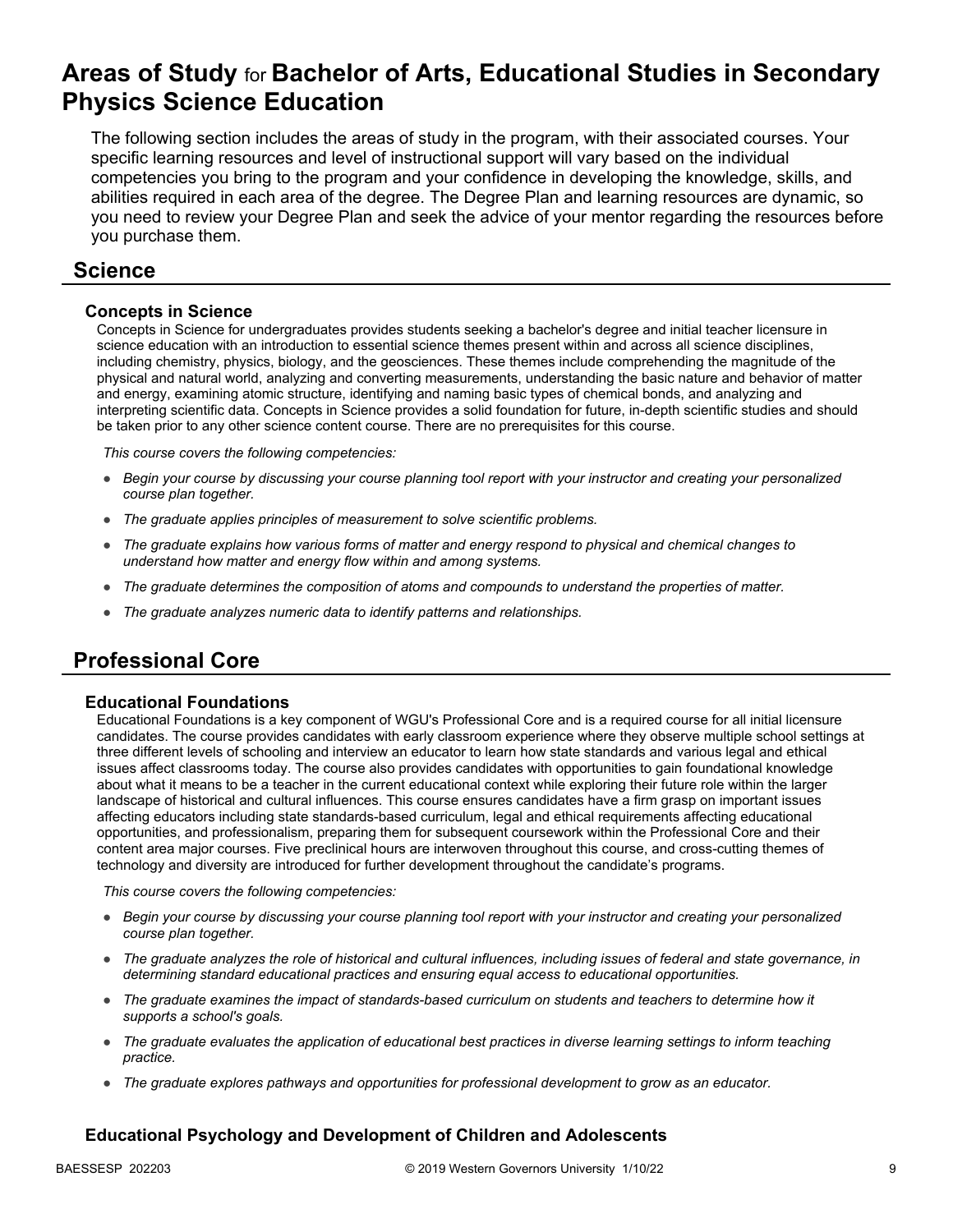Educational Psychology and Development of Children and Adolescents is a key component of WGU's Professional Core and is a required course for all initial licensure candidates. This course prepares candidates to support classroom practices grounded in research-validated principles from the areas of educational psychology and child/adolescent development. Candidates will be introduced to learning theories that equip them with the knowledge and skills necessary to support the diverse populations of students with whom they will interact. This course addresses theories of human development, spanning early childhood through adolescence, and candidates completing this course will be able to explain and analyze the guiding perspectives on linguistic, physical, cognitive, and social development. This course will also cover appropriate instructional and assessment strategies to support student learning and development. Candidates will engage in four hours of virtual classroom observations related to issues in educational psychology and learner development. Cross-cutting themes of technology and diversity are interwoven for further development. This course is designed to be taken after successful completion of the Educational Foundations course.

*This course covers the following competencies:*

- *Begin your course by discussing your course planning tool report with your instructor and creating your personalized course plan together.*
- *The graduate describes theories of development across the cognitive, linguistic, social, emotional, and physical areas to understand the needs of students at various developmental levels.*
- *The graduate evaluates the influence of students' developmental characteristics on their learning and evaluates performance to inform instructional decisions.*
- *The graduate recommends instructional strategies that will positively impact learning, based on principles of learning theories.*
- *The graduate evaluates classroom practices to determine how theories of child and adolescent psychology, learning, and development are applied in the classroom environment.*

#### **The School as a Community of Care**

The School as a Community of Care is a key component of WGU's Professional Core and is a required course for all initial licensure candidates. This course prepares candidates to meet the social and emotional needs of learners, taking into account theories and philosophical perspectives on child and adolescent development and learning. Candidates learn to effectively collaborate with parents, families, caregivers, and other community stakeholders in each child's education, to build a strong foundation for academic and personal success. Emphasis is placed on family engagement as candidates gain knowledge of individual, cultural, and community assets that can be used to facilitate learner growth and development, as well as understand mental health and emotional differences among learners that may necessitate leveraging additional resources to support students' wellbeing. Issues of youth mental health, substance abuse, suicide awareness and prevention, and abuse within families will be addressed as will the importance of parent involvement. Candidates will engage in seven hours of preclinical experiences, which include visual observations of learning environments that involve parents and families in their children's' education while supporting the social and emotional learning (SEL) needs of learners and an interview with an educational professional to explore topics related to parent involvement, youth mental health issues, and professional responsibilities to ensure student wellbeing. Additionally, crosscutting themes of technology and diversity are interwoven for further development. This course is designed to be taken after successful completion of the Educational Psychology and Development of Children and Adolescents course.

*This course covers the following competencies:*

- *Begin your course by discussing your course planning tool report with your instructor and creating your personalized course plan together.*
- *The graduate plans for learning environments that meet all students' cultural, social, and emotional learning needs by incorporating knowledge of individual learners, diverse cultures, and communities.*
- *The graduate develops strategies to address the social and emotional learning (SEL) needs of students, including the incorporation of trauma-informed or restorative instructional practices.*
- *The graduate identifies appropriate resources and processes to support the mental health and emotional well-being of students.*
- *The graduate collaborates with families, caretakers, and the larger community to identify partnerships that facilitate learner growth.*

#### **Fundamentals of Diverse Learners**

Fundamentals of Diverse Learners is a key component of WGU's Professional Core and is a required course for all initial licensure candidates. This course prepares candidates to consider and address the wide range of learning needs in the classrooms of today. This course teaches candidates to identify and support the needs of diverse populations of learners, including, for example, students with disabilities (INCLUDING DYSLEXIA), English language learners, and gifted and talented students. Practical strategies for differentiating instruction while creating a safe, inclusive, and culturally responsive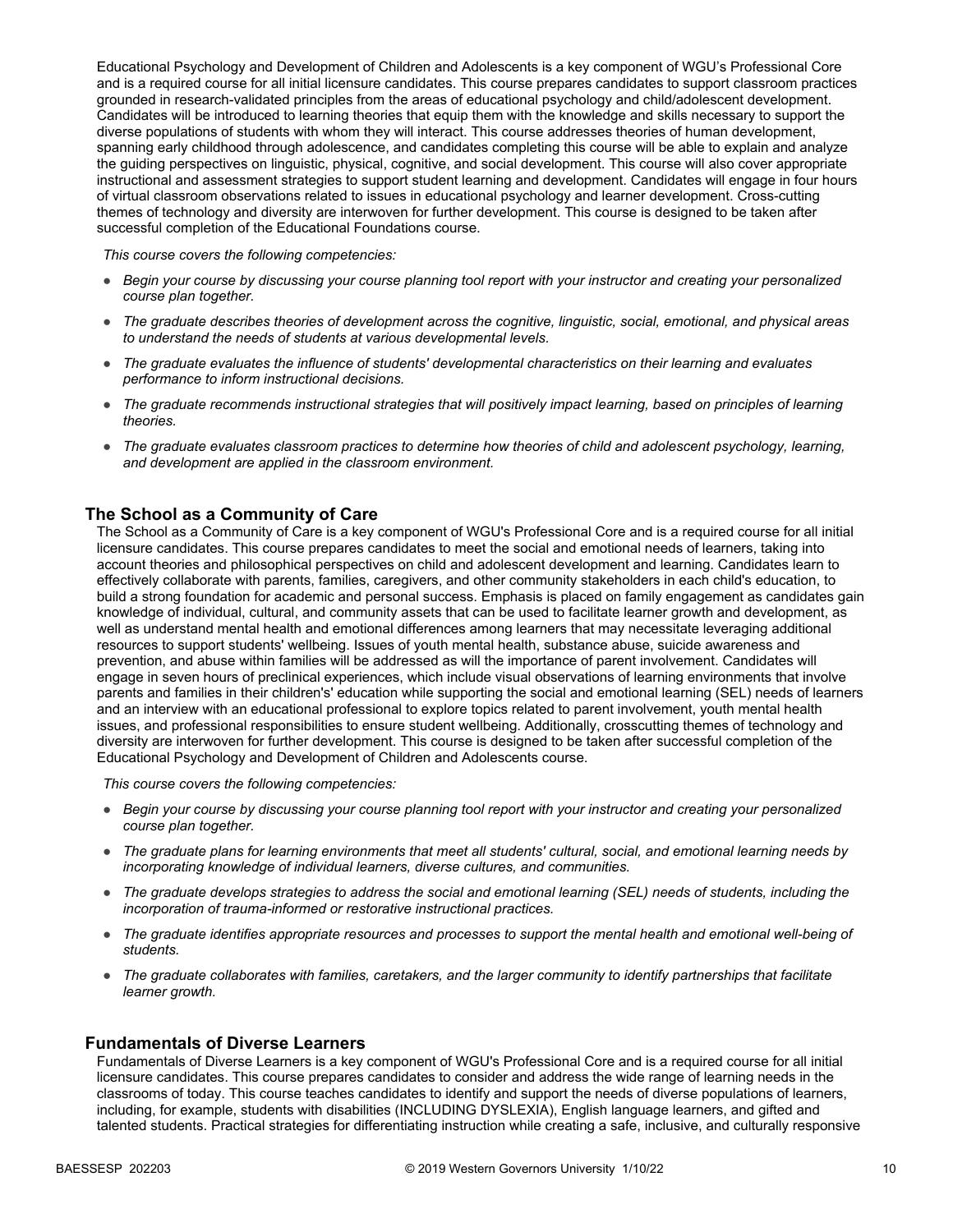learning environment are explored. This course helps candidates develop skills for partnering with parents and advocating for all students, particularly those impacted by provisions of IDEA and Section 504 of the Rehabilitation Act. Multitiered systems of supports are addressed to prepare candidates for their future classrooms as they seek to select appropriate instructional practices and interventions to best serve their students. Candidates will engage in four hours of preclinical experiences that includes a simulated teaching experience in which skills learned can be applied. Cross-cutting themes of technology and diversity are interwoven for further development. This course is designed to be taken after successful completion of the School as a Community of Care course.

*This course covers the following competencies:*

- *Begin your course by discussing your course planning tool report with your instructor and creating your personalized course plan together.*
- *The graduate analyzes the application of policies, practices, and legal requirements to inform teaching practice.*
- *The graduate creates inclusive learning environments featuring multitiered systems of supports to address the needs of all students, including exceptional learners and English learners.*
- *The graduate creates learning experiences that accommodate the needs of students with exceptionalities, including gifted and talented students, in order to facilitate the success of all learners.*
- *The graduate integrates equity pedagogy to address the needs of multicultural learners.*
- *The graduate plans learning experiences that accommodate linguistic diversity to facilitate the success of all learners.*
- *The graduate recommends strategies to engage with students, families, administrators, and other stakeholders in ways that are effective, legal, and ethical.*

#### **Managing Engaging Learning Environments**

Managing Engaging Learning Environments is a key component of WGU's Professional Core and is a required course for all initial licensure candidates. This course prepares candidates to establish and contribute to safe and productive learning environments that support the success of all learners by ensuring student engagement and motivation for learning. Candidates will learn strategies, such as incorporating consistent routines and expectations, to provide positive behavior supports, increase learner motivation, promote active learning and self-direction, and ensure a safe and productive classroom setting that fosters a sense of community through collaborative educational practices. The course will culminate in evidence-based, practical application of current strategies, theories, or philosophical perspectives related to motivating and engaging all students in a learning community. Candidates will engage in seven hours of preclinical experiences that include both virtual observations of classroom settings and time in a simulated classroom environment where theory can be put into practice. Cross-cutting themes of technology and diversity are interwoven for further development. This course is designed to be taken after successful completion of the Fundamentals of Diverse Learners course.

*This course covers the following competencies:*

- *Begin your course by discussing your course planning tool report with your instructor and creating your personalized course plan together.*
- *The graduate establishes norms and routines to create a safe and productive learning environment that encourages positive social interactions, individual and collaborative learning, and appropriate classroom behaviors.*
- *The graduate interacts with each student in a way that builds positive relationships by using knowledge of individual learners, diverse cultures, and communities.*
- *The graduate analyzes the theoretical foundations and application of classroom management strategies, including behavior support and conflict management, to inform teaching practice.*
- *The graduate recommends strategies that are motivating and encourage active engagement from all students.*

#### **Introduction to Curriculum, Instruction, and Assessment**

Introduction to Curriculum, Instruction, and Assessment is a key component of WGU's Professional Core and is a required course for all initial licensure candidates. This course provides candidates with the knowledge and skills necessary to create engaging and standards-aligned lessons that meet the needs of all learners. Candidates will learn to analyze learner needs based on a variety of inputs, including their state P–12 standards, assessment results, and knowledge of learner differences. This course will help candidates design, deliver, and modify instruction in accordance to needs and educational requirements. Candidates will engage in three hours of preclinical experiences that include virtual classroom observations. They also will record a short teaching segment, allowing for authentic teaching experience. Crosscutting themes of technology and diversity are interwoven for continued development. This course is designed to be taken after successful completion of the Managing Engaging Learning Environments course.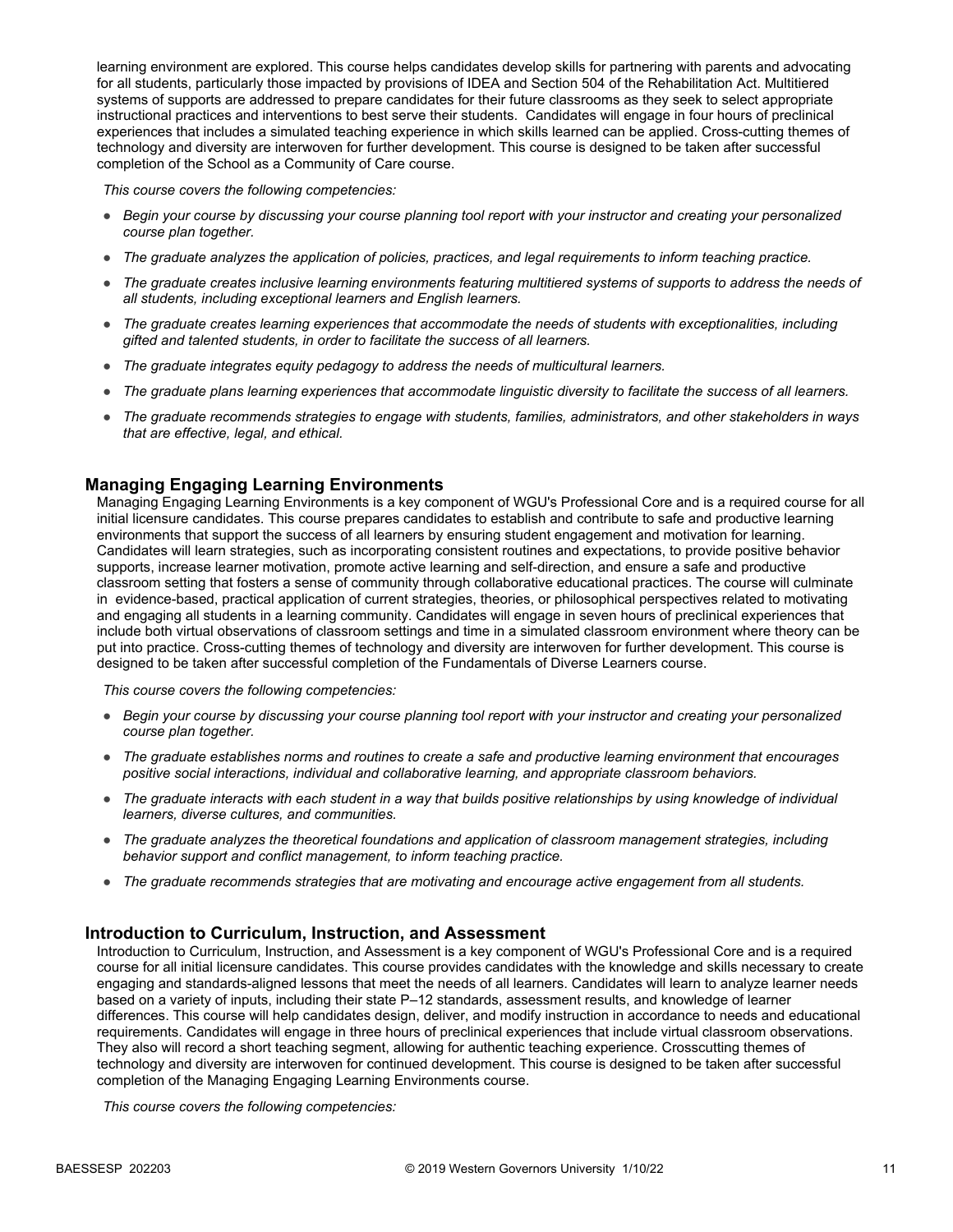- *Begin your course by discussing your course planning tool report with your instructor and creating your personalized course plan together.*
- *The graduate aligns lessons to learning goals by synthesizing knowledge about students and their assessment data.*
- *The graduate analyzes the role of various assessment types in evaluating student learning and planning future instruction.*
- *The graduate implements evidence-based instructional strategies to increase content area learning.*
- *The graduate differentiates instruction to facilitate mastery for all learners.*
- *The graduate incorporates cross-disciplinary instruction, skills, and content into lessons.*
- *The graduate creates standards-based instructional plans based on their state's P–12 standards that incorporate knowledge of learners' developmental needs, prior learning, and community and cultural context.*

#### **Assessing Impact on Student Learning**

Assessing Impact on Student Learning is a key component of WGU's Professional Core and is a required course for all initial licensure candidates. This course equips candidates to evaluate student learning and their own professional practice, ensuring candidates are prepared to ensure all learners' success. In this course, candidates learn multiple methods of assessment to ensure they are able to implement a balanced approach to assessment while monitoring their students' progress. Assessments types such as formative, summative, standardized, and common assessments are addressed so candidates understand their purposes and can apply them within the context of a lesson to determine impact on learning. Data literacy skills are taught to ensure candidates interpret and analyze individual and classroom data and apply their knowledge in ways that support academic success. Candidates will engage in three hours of preclinical experiences that include virtual classroom observations. Cross-cutting themes of technology and diversity are interwoven for further development. This course is designed to be taken after successful completion of the Introduction to Curriculum, Instruction, and Assessment course.

*This course covers the following competencies:*

- *Begin your course by discussing your course planning tool report with your instructor and creating your personalized course plan together.*
- *The graduate plans a progress-monitoring strategy, including formative, summative, and common assessments, that actively engages students in their own learning.*
- *The graduate analyzes assessment results to evaluate student learning and teacher effectiveness.*
- *The graduate makes evidence-based instructional decisions that are informed by student assessment data.*
- *The graduate determines their impact on learners and the broader school community through evaluation of teaching practice.*

#### **Educational Technology for Teaching and Learning**

Educational Technology for Teaching and Learning is a key component of WGU's professional core and is a required course for all initial licensure candidates. This course prepares candidates to incorporate technology into their classroom practices in ways that improve teaching and learning. The ISTE standards will form the basis for their practice. The material will teach candidates to critically evaluate software and hardware options that may positively impact the classroom environment, while also increasing their awareness of ethical usage and considerations related to equity, access to technology, and appropriate use of technology by P–12 students. Assistive technologies to meet the needs of a diverse learner population also will be taught in this course. Candidates will engage in three hours of preclinical experience that include virtual observations of classroom practices incorporating technology to support educational goals. Crosscutting themes of technology and diversity are interwoven for further development. This course is designed to be taken after successful completion of the Assessing Impact on Student Learning course.

- *Begin your course by discussing your course planning tool report with your instructor and creating your personalized course plan together.*
- *The graduate analyzes how research-based applications of technology facilitate student learning.*
- *The graduate evaluates the application of technology in the classroom, including its impact on learning for all students and potential equity or access issues.*
- *The graduate promotes a technology-enabled classroom culture that is equitable, ethical, and socially responsible.*
- *The graduate applies curricular and instructional design principles to create effective digital learning environments.*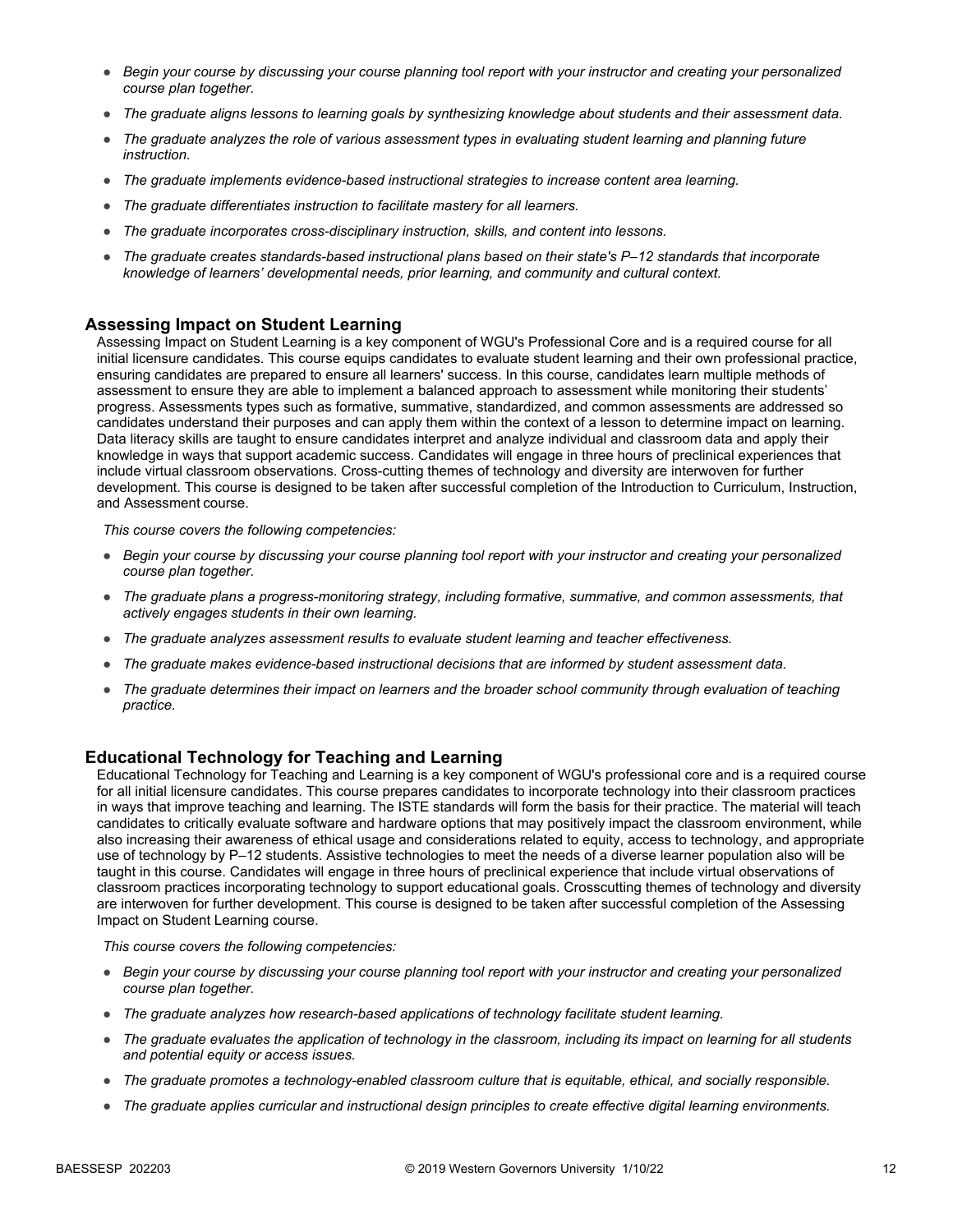- *The graduate recommends technology as an assessment tool to encompass multiple learner needs, provide in the moment feedback, and inform instruction.*
- *The graduate fosters student self-directedness and independent learning through the use of technology.*

### **General Education**

#### **College Algebra**

This course provides further application and analysis of algebraic concepts and functions through mathematical modeling of real-world situations. Topics include: real numbers, algebraic expressions, equations and inequalities, graphs and functions, polynomial and rational functions, exponential and logarithmic functions, and systems of linear equations.

*This course covers the following competencies:*

- *Begin your course by discussing your course planning tool report with your instructor and creating your personalized course plan together.*
- *The graduate classifies and performs operations on real numbers; solves linear equations and inequalities; connects a linear equation to its graph; and identifies a function.*
- *The graduate solves systems of linear equations and their related applications.*
- The graduate simplifies and factors polynomial expressions, and solves polynomial equations.
- *The graduate simplifies rational, radical, and quadratic expressions, solves corresponding equations, and extends this knowledge to the study of functions.*
- *The graduate combines functions, finds inverse functions, solves exponential and logarithmic equations and functions.*

#### **English Composition I**

English Composition I introduces candidates to the types of writing and thinking that are valued in college and beyond. Candidates will practice writing in several genres with emphasis placed on writing and revising academic arguments. Instruction and exercises in grammar, mechanics, research documentation, and style are paired with each module so that writers can practice these skills as necessary. Composition I is a foundational course designed to help candidates prepare for success at the college level. There are no prerequisites for English Composition I.

*This course covers the following competencies:*

- *Begin your course by discussing your course planning tool report with your instructor and creating your personalized course plan together.*
- *The graduate applies appropriate grammatical rules, sentence structure, and writing conventions.*
- *The graduate selects appropriate rhetorical strategies that improve writing and argumentation.*
- *The graduate appropriately uses a given writing style.*
- *The graduate uses appropriate writing and revision strategies.*
- *The graduate integrates credible and relevant sources into written arguments.*
- *The graduate composes an appropriate narrative for a given context.*
- *The graduate composes an appropriate argumentative essay for a given context.*

#### **Applied Probability and Statistics**

Applied Probability and Statistics is designed to help students develop competence in the fundamental concepts of basic statistics including: introductory algebra and graphing; descriptive statistics; regression and correlation; and probability. Statistical data and probability are often used in everyday life, science, business, information technology, and educational settings to make informed decisions about the validity of studies and the effect of data on decisions. This course discusses what constitutes sound research design and how to appropriately model phenomena using statistical data. Additionally, the content covers simple probability calculations, based on events that occur in the business and IT industries. No prerequisites are required for this course.

- *Begin your course by discussing your course planning tool report with your instructor and creating your personalized course plan together.*
- *The graduate applies the operations, processes, and procedures of fractions, decimals, and percentages to evaluate*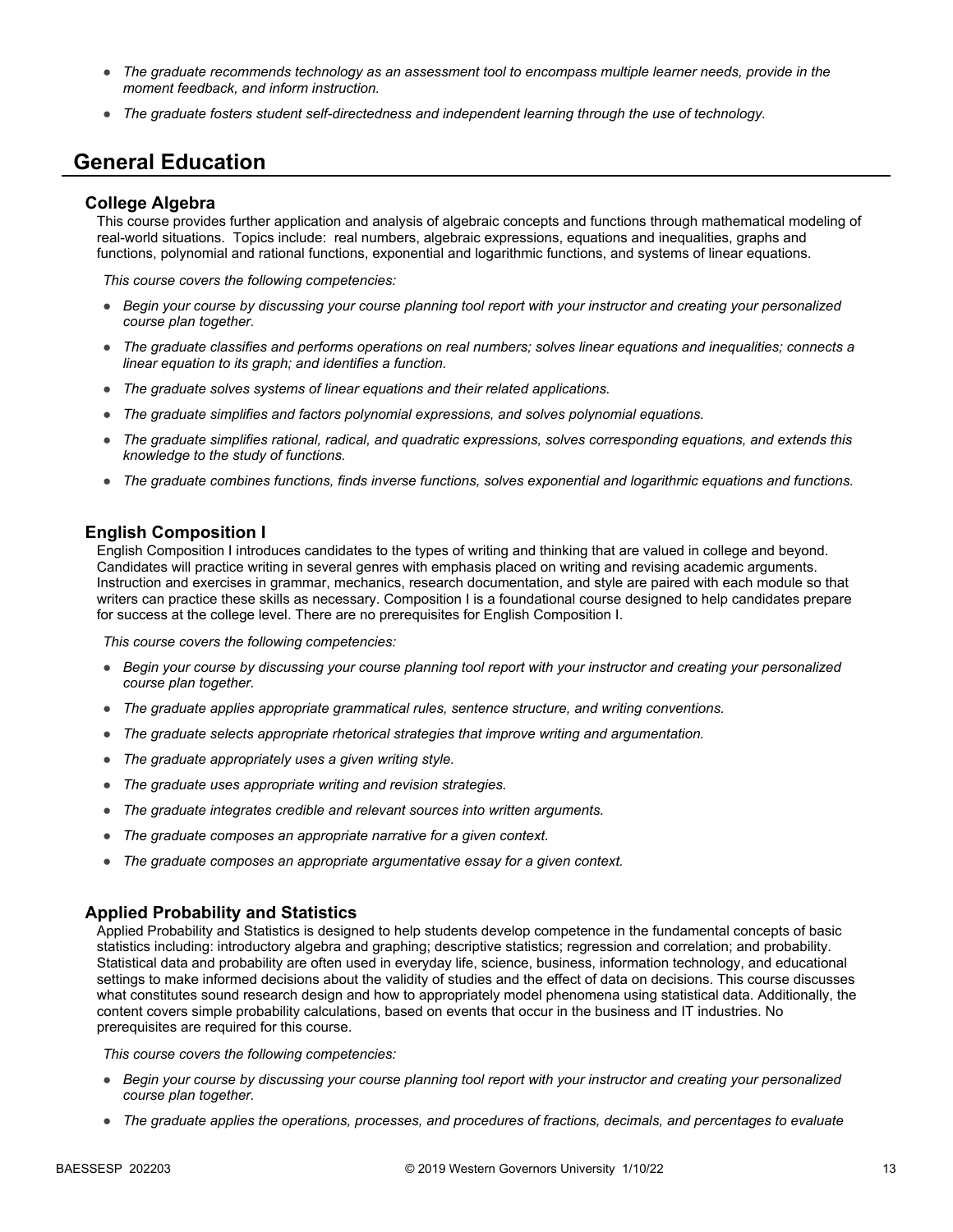*quantitative expressions.*

- *The graduate applies the operations, processes, and procedures of basic algebra to evaluate quantitative expressions, and to solve equations and inequalities.*
- *The graduate evaluates categorical and quantitative data pertaining to a single variable using appropriate graphical displays and numerical measures.*
- *The graduate evaluates the relationship between two variables through interpretation of visual displays and numerical measures.*
- *The graduate evaluates the relationship between two quantitative variables through correlation and regression.*
- *The graduate applies principles and methods of probability-based mathematics to explain and solve problems.*

#### **Integrated Physical Sciences**

This course provides students with an overview of the basic principles and unifying ideas of the physical sciences: physics, chemistry, and earth sciences. Course materials focus on scientific reasoning and practical, everyday applications of physical science concepts to help students integrate conceptual knowledge with practical skills.

*This course covers the following competencies:*

- *Begin your course by discussing your course planning tool report with your instructor and creating your personalized course plan together.*
- *The graduate describes the nature and process of science.*
- *The graduate examines applications of physics including fundamental concepts such as forces, motion, energy, and waves.*
- *The graduate examines applications of key chemistry concepts including the structure of matter and the behavior and conservation of matter in chemical reactions.*
- *The graduate describes the underlying organization, interactions, and processes within the Earth system including the Earth's structure and atmosphere, and Earth's interactions within the solar system.*

#### **English Composition II**

English Composition II introduces candidates to the types of research and writing that are valued in college and beyond. Candidates will practice writing, with emphasis placed on research, writing, and revising an academic argument. Instruction and exercises in grammar, mechanics, research documentation, and style are paired with each module so that writers can practice these skills as necessary. Composition II is a foundational course designed to help candidates prepare for success at the college level. Composition I is the prerequisite for Composition II.

*This course covers the following competencies:*

- *Begin your course by discussing your course planning tool report with your instructor and creating your personalized course plan together.*
- *The graduate evaluates the quality, credibility, and relevance of evidence in order to integrate evidence into a final research paper.*
- *The graduate applies steps of the writing process appropriately to improve quality of writing.*
- *The graduate composes an argumentative research paper.*

#### **Introduction to Communication**

This introductory communication course allows candidates to become familiar with the fundamental communication theories and practices necessary to engage in healthy professional and personal relationships. Candidates will survey human communication on multiple levels and critically apply the theoretical grounding of the course to interpersonal, intercultural, small group, and public presentational contexts. The course also encourages candidates to consider the influence of language, perception, culture, and media on their daily communicative interactions. In addition to theory, candidates will engage in the application of effective communication skills through systematically preparing and delivering an oral presentation. By practicing these fundamental skills in human communication, candidates become more competent communicators as they develop more flexible, useful, and discriminatory communicative practices in a variety of contexts. Note: There are references within this video to Taskstream. If Taskstream is not part of your student experience, please disregard, and locate your task(s) within your course.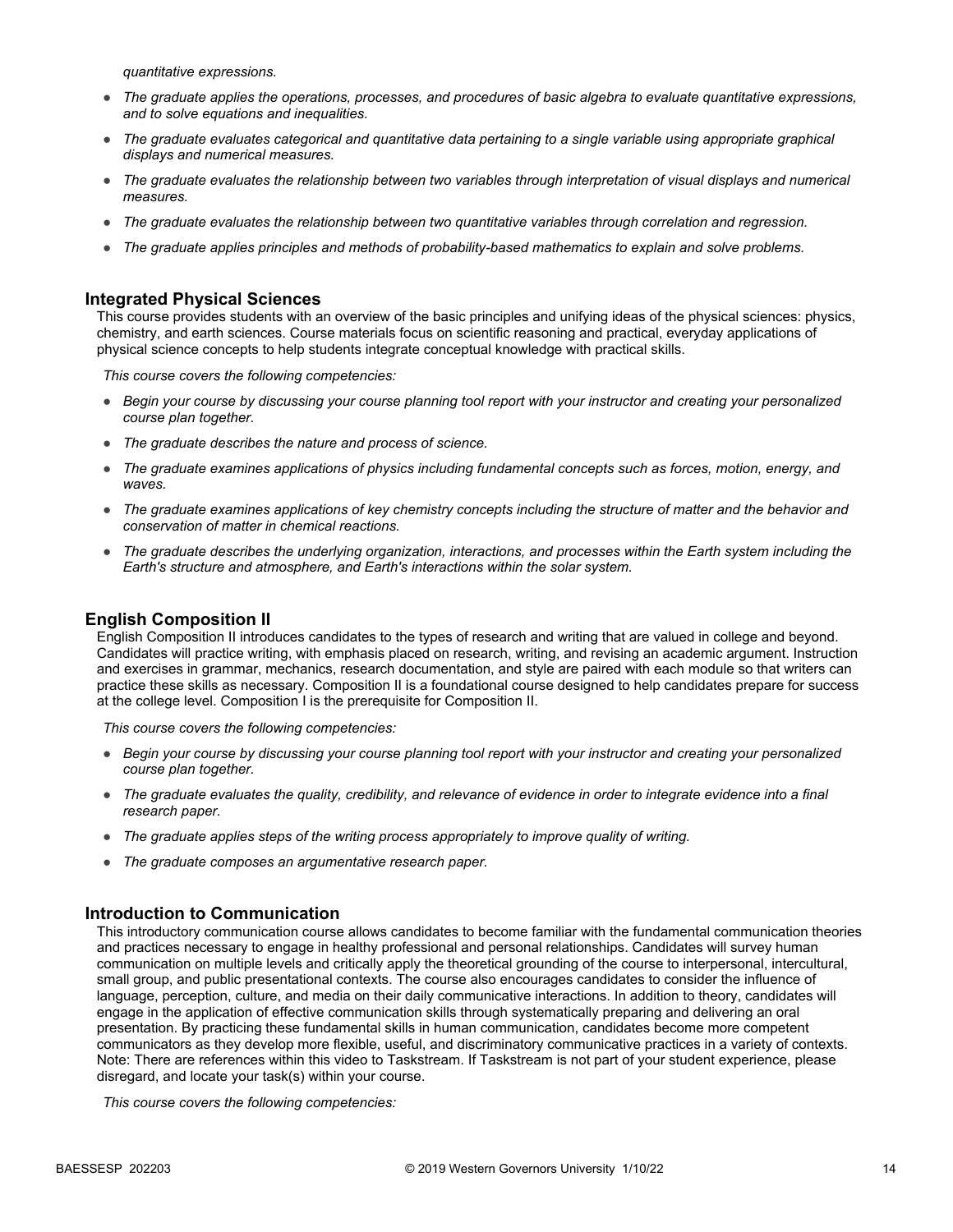- *Begin your course by discussing your course planning tool report with your instructor and creating your personalized course plan together.*
- *The graduate applies foundational elements of effective communication.*
- *The graduate applies appropriate communication strategies in interpersonal and group contexts.*
- *The graduate utilizes appropriate presentational communication strategies in personal and professional settings.*

#### **Introduction to Humanities**

This introductory humanities course allows candidates to practice essential writing, communication, and critical thinking skills necessary to engage in civic and professional interactions as mature, informed adults. Whether through studying literature, visual and performing arts, or philosophy, all humanities courses stress the need to form reasoned, analytical, and articulate responses to cultural and creative works. Studying a wide variety of creative works allows candidates to more effectively enter the global community with a broad and enlightened perspective.

*This course covers the following competencies:*

- *Begin your course by discussing your course planning tool report with your instructor and creating your personalized course plan together.*
- *The graduate assesses the development of humans through the study of key concepts, disciplines, and primary influences of the humanities.*
- *The graduate analyzes the primary contributions and characteristics of humanities during the Classical period.*
- *The graduate analyzes the primary contributions and characteristics of humanities during the Renaissance.*
- *The graduate analyzes the primary contributions and characteristics of humanities during the Neoclassical and Enlightenment period.*
- *The graduate analyzes the primary contributions and characteristics of humanities during the Romantic period.*
- *The graduate analyzes the primary contributions and characteristics of humanities during the Realism movement.*

#### **Survey of United States History**

This course presents a broad and thematic survey of U.S. history from European colonization to the mid-twentieth century. Students will explore how historical events and major themes in American history have affected a diverse population.

*This course covers the following competencies:*

- *Begin your course by discussing your course planning tool report with your instructor and creating your personalized course plan together.*
- *The graduate analyzes the colonial experience and the foundations of the American Revolution.*
- *The graduate analyzes the challenges of partisan politics and sectionalism in the Early Republic and Civil War eras.*
- *The graduate examines the major changes that defined the United States in the late-nineteenth and early-twentieth centuries.*
- *The graduate explains significant international and domestic challenges that the United States confronted since World War I.*

### **General Science Content**

#### **Introduction to Biology**

This course is a foundational introduction to the biological sciences. The overarching theories of life from biological research are explored as well as the fundamental concepts and principles of the study of living organisms and their interaction with the environment. Key concepts include how living organisms use and produce energy; how life grows, develops, and reproduces; how life responds to the environment to maintain internal stability; and how life evolves and adapts to the environment.

- *Begin your course by discussing your course planning tool report with your instructor and creating your personalized course plan together.*
- *The graduate analyzes the characteristics and classifications of living organisms.*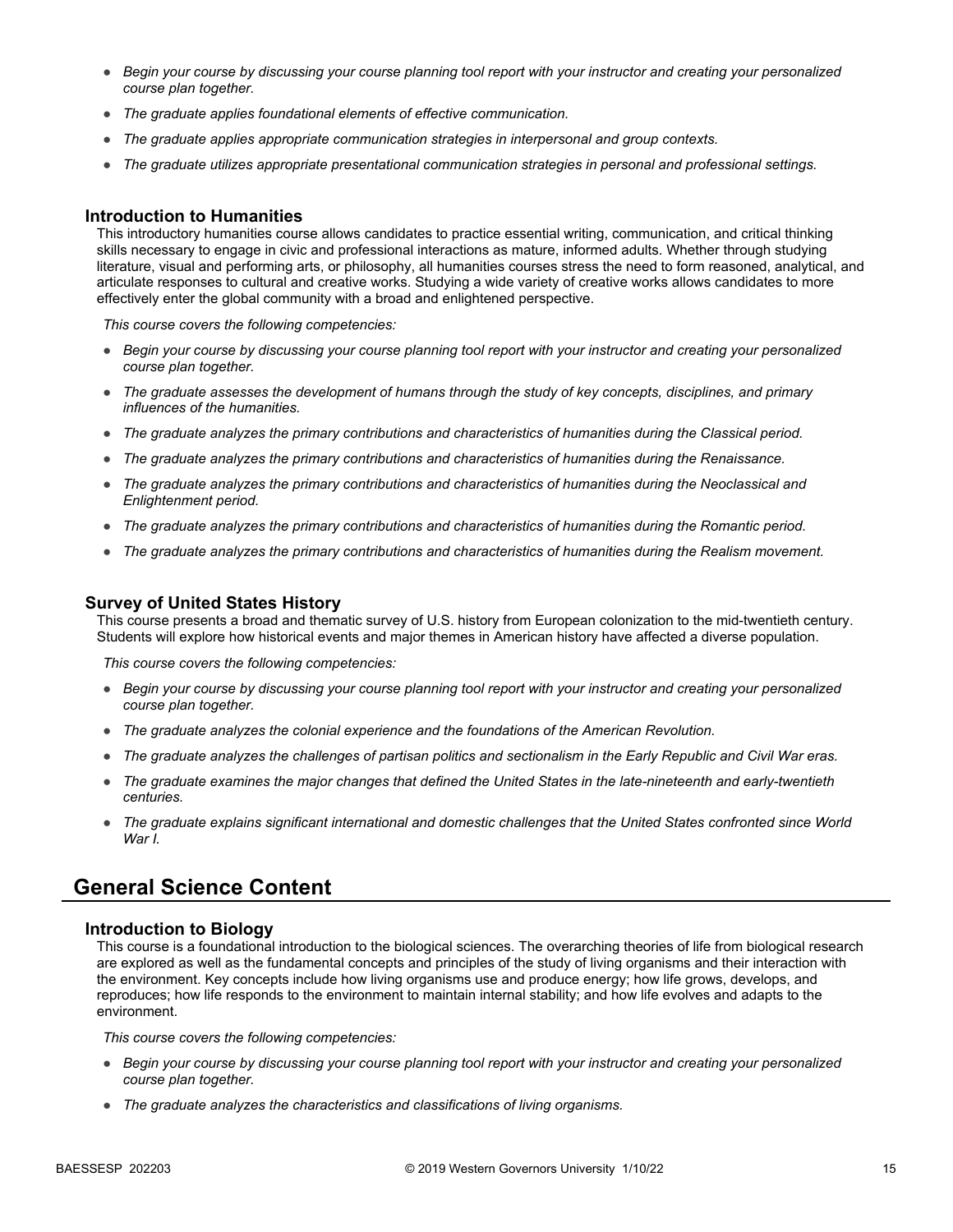- *The graduate analyzes the basic chemical composition of cells and the basic processes that happen at the cellular level.*
- *The graduate analyzes different types of cells based on their structures and biological functions.*
- *The graduate analyzes the biological basis for and patterns of heredity and gene expression.*
- *The graduate analyzes inter-dependencies of organisms and their environments.*

#### **Natural Science Lab**

This course gives you an introduction to using the scientific method and engaging in scientific research to reach conclusions about the natural world. You will design and carry out an experiment to investigate a hypothesis by gathering quantitative data.

*This course covers the following competencies:*

- *Begin your course by discussing your course planning tool report with your instructor and creating your personalized course plan together.*
- *The graduate evaluates academic sources for their credibility and relevance to a chosen research topic on a natural world phenomenon.*
- *The graduate accurately executes the process of scientific inquiry through experimentation in the natural world.*
- *The graduate draws conclusions based on academic research and scientific inquiry.*

### **Mathematics Content**

#### **Trigonometry and Precalculus**

Trigonometry and Precalculus covers the knowledge and skills necessary to apply trigonometry, complex numbers, systems of equations, vectors and matrices, sequence and series, and to use appropriate technology to model and solve real-life problems. Topics include degrees; radians and arcs; reference angles and right triangle trigonometry; applying, graphing and transforming trigonometric functions and their inverses; solving trigonometric equations; using and proving trigonometric identities; geometric, rectangular, and polar approaches to complex numbers; DeMoivre's Theorem; systems of linear equations and matrix-vector equations; systems of nonlinear equations; systems of inequalities; and arithmetic and geometric sequences and series. College Algebra is a prerequisite for this course.

*This course covers the following competencies:*

- *Begin your course by discussing your course planning tool report with your instructor and creating your personalized course plan together.*
- *The graduate applies trigonometric ratios and triangle formulas to model and solve real-life problems.*
- *The graduate uses a unit circle to define trigonometric functions and applies these functions to model and solve reallife problems.*
- *The graduate proves trigonometric identities and solves trigonometric equations.*
- *The graduate applies various representations of complex numbers to solve problems.*
- *The graduate uses systems of equations, systems of inequalities, and matrices to model and solve real-life problems.*
- *The graduate explores arithmetic and geometric sequences and uses them to model and solve real-life problems.*

#### **Calculus I**

Calculus I is the study of rates of change in the slope of a curve and covers the knowledge and skills necessary to use differential calculus of one variable and technology to solve basic problems. Topics include graphing functions and finding their domains and ranges; limits, continuity, differentiability, visual, analytical, and conceptual approaches to the definition of the derivative; the power, chain, and sum rules applied to polynomial and exponential functions, position and velocity; and L'Hopital's Rule. Precalculus is a prerequisite for this course.

- *Begin your course by discussing your course planning tool report with your instructor and creating your personalized course plan together.*
- *The graduate demonstrates a conceptual understanding of limits and finds limits of functions.*
- *The graduate demonstrates a conceptual understanding of and solves problems involving continuity, and defines the*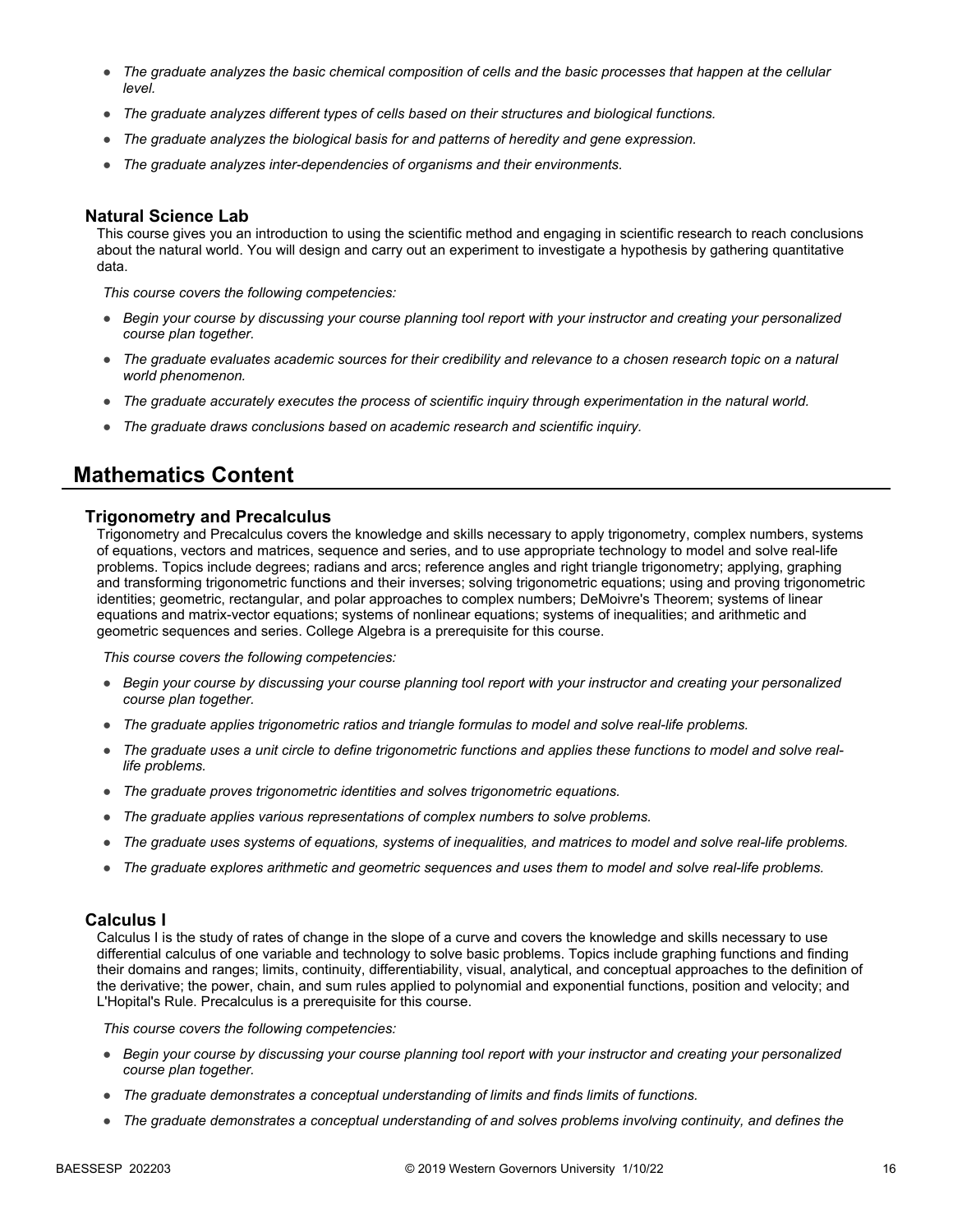*relationship of continuity to differentiability and integrability.*

- *The graduate demonstrates a conceptual understanding of differentiation and applies differentiation techniques to solve problems and aid in function graphing.*
- *The graduate applies differentiation in various ways to solve problems.*
- *The graduate applies integration techniques to solve problems.*

#### **Calculus II**

Calculus II is the study of the accumulation of change in the area under a curve. It covers the knowledge and skills necessary to apply integral calculus of one variable and to use appropriate technology to model and solve real-life problems. Topics include antiderivatives; indefinite integrals; the substitution rule; Riemann sums; the Fundamental Theorem of Calculus; definite integrals; acceleration, velocity, position, and initial values; integration by parts; integration by trigonometric substitution; integration by partial fractions; numerical integration; improper integration; area between curves; volumes and surface areas of revolution; arc length; work; center of mass; separable differential equations; direction fields; growth and decay problems; and sequences. Calculus I is a prerequisite for this course.

*This course covers the following competencies:*

- *Begin your course by discussing your course planning tool report with your instructor and creating your personalized course plan together.*
- *The graduate demonstrates a conceptual understanding of integration techniques and correctly applies them.*
- *The graduate applies integration in various ways in order to solve problems, including differential equations.*
- *The graduate demonstrates a conceptual understanding of sequences.*

### **Physics Content**

#### **Conceptual Physics**

Conceptual Physics provides a broad, conceptual overview of the main principles of physics, including mechanics, thermodynamics, wave motion, modern physics, and electricity and magnetism. Problem-solving activities and laboratory experiments provide students with opportunities to apply these main principles, creating a strong foundation for future studies in physics. There are no prerequisites for this course.

*This course covers the following competencies:*

- *Begin your course by discussing your course planning tool report with your instructor and creating your personalized course plan together.*
- *The graduate has a broad understanding of energy, including mechanics, heat, and electricity and magnetism.*
- *The graduate has a broad understanding of wave motion and atomic nuclear physics.*

#### **Physics: Mechanics**

Physics: Mechanics introduces foundational concepts of mechanics, including motion, gravitation, work and energy, momentum and collisions, rotational motion, static equilibrium, fluids, and oscillation.

- *Begin your course by discussing your course planning tool report with your instructor and creating your personalized course plan together.*
- *The graduate applies concepts of periodic motion to solve problems.*
- *The graduate applies vector mathematics to solve motion problems.*
- *The graduate applies Newton's laws of motion to solve problems involving force.*
- *The graduate applies the law of gravitation and Kepler's laws to solve problems.*
- *The graduate applies concepts of work and energy to solve problems.*
- *The graduate applies concepts of momentum and impulse to solve problems.*
- *The graduate applies concepts of rotational motion to solve problems involving torque.*
- *The graduate applies concepts of static and dynamic fluids to solves problems.*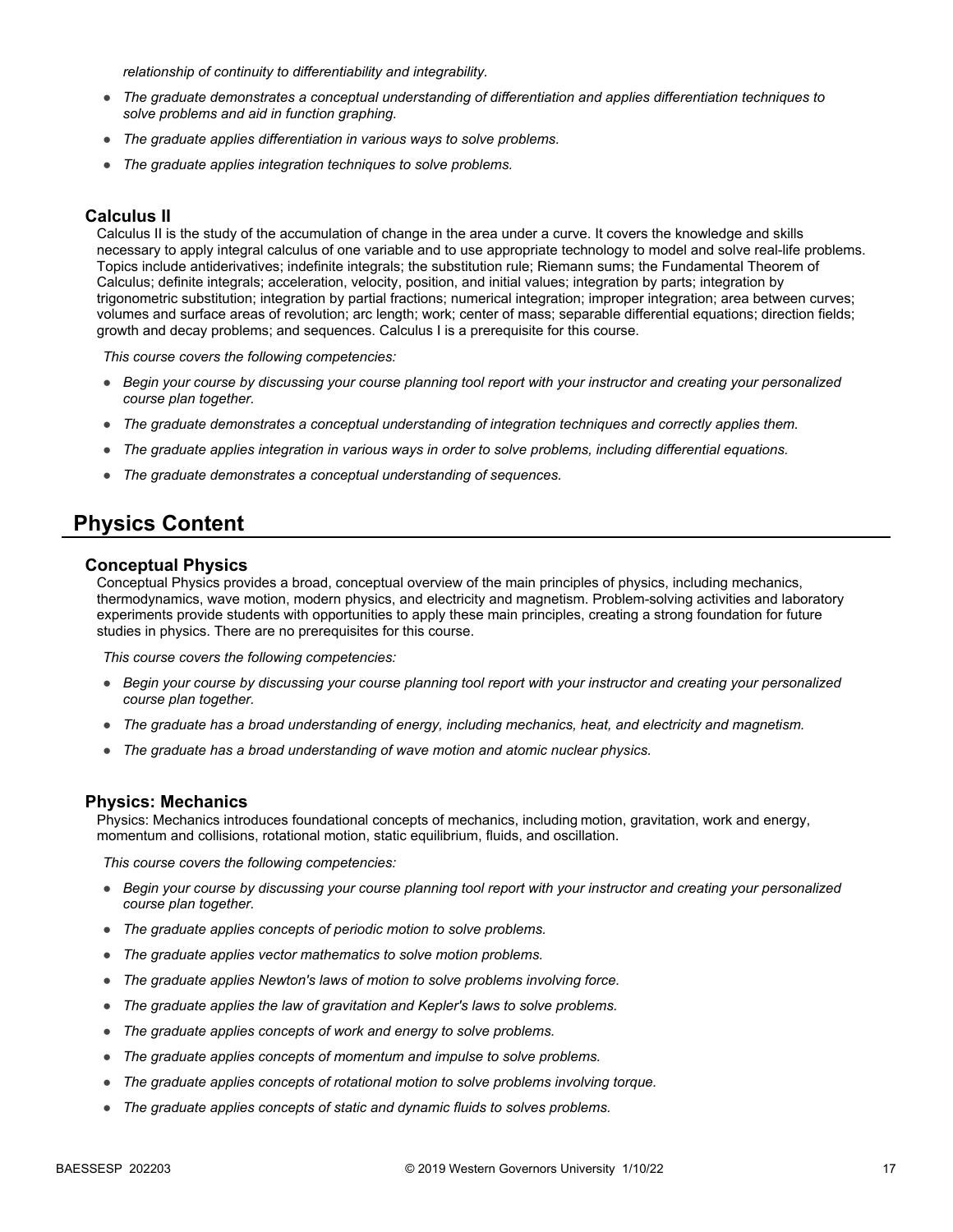#### **Physics: Waves and Optics**

Physics: Waves and Optics addresses foundational topics in the physics of waves and optics. Students will study basic wave motion and then apply that knowledge to the study of sound and light, with even further applications to optical instruments. They will also learn about thermodynamics and theories governing the physics of gases.

*This course covers the following competencies:*

- *Begin your course by discussing your course planning tool report with your instructor and creating your personalized course plan together.*
- *The graduate applies models of wave motion to solve mechanical wave problems, including sound waves.*
- *The graduate applies concepts of temperature and heat to analyze microscopic and macroscopic properties of matter.*
- *The graduate applies concepts of thermodynamics to solve problems.*
- *The graduate applies models of light to solve problems and describe the behavior of light.*
- *The graduate applies the ray model of light to demonstrate how mirrors and lenses are used in optical instruments.*
- *The graduate applies the wave model of light to demonstrate interference, diffraction, and applications of physical optics.*

#### **Physics: Electricity and Magnetism**

Physics: Electricity and Magnetism addresses principles related to the physics of electricity and magnetism. Students will study electric and magnetic forces and then apply that knowledge to the study of circuits with resistors and electromagnetic induction and waves, focusing on such topics as electric charge and electric field, electric currents and resistance, magnetism, electromagnetic induction and Faraday's law, and Maxwell's equation and electromagnetic waves.

*This course covers the following competencies:*

- *Begin your course by discussing your course planning tool report with your instructor and creating your personalized course plan together.*
- *The graduate applies concepts of electric fields and Gauss's law to solve problems.*
- *The graduate applies concepts of electric potential, capacitance, and electric current to solve problems and analyze electric circuits.*
- *The graduate applies concepts of magnetism and magnetic fields to solve problems.*
- *The graduate applies principles of electromagnetic induction to demonstrate generators and transformers.*
- *The graduate demonstrates an understanding of electromagnetic waves and the electromagnetic spectrum.*

#### **Space, Time and Motion**

Throughout history, humans have grappled with questions about the origin, workings, and behavior of the universe. This seminar begins with a quick tour of discovery and exploration in physics, from the ancient Greek philosophers on to Galileo Galilei, Isaac Newton, and Albert Einstein. Einstein's work then serves as the departure point for a detailed look at the properties of motion, time, space, matter, and energy. The course considers Einstein's special theory of relativity, his photon hypothesis, wave-particle duality, his general theory of relativity and its implications for astrophysics and cosmology, as well as his three-decade quest for a unified field theory. It also looks at Einstein as a social and political figure and his contributions as a social and political force. Scientist-authored essays, online interaction, videos, and web resources enable learners to trace this historic path of discovery and explore implications of technology for society, energy production in stars, black holes, the big bang, and the role of the scientist in modern society.

- *Begin your course by discussing your course planning tool report with your instructor and creating your personalized course plan together.*
- *The graduate integrates an understanding of the mechanics of motion with how the concepts of momentum, gravity, and motion have evolved from classical mechanics to modern physics.*
- *The graduate analyzes the concept of time and the special theory of relativity.*
- *The graduate interprets concepts of space, space-time, and the general theory of relativity.*
- *The graduate incorporates knowledge of quantum mechanics and wave-particle duality in problem-solving and teaching.*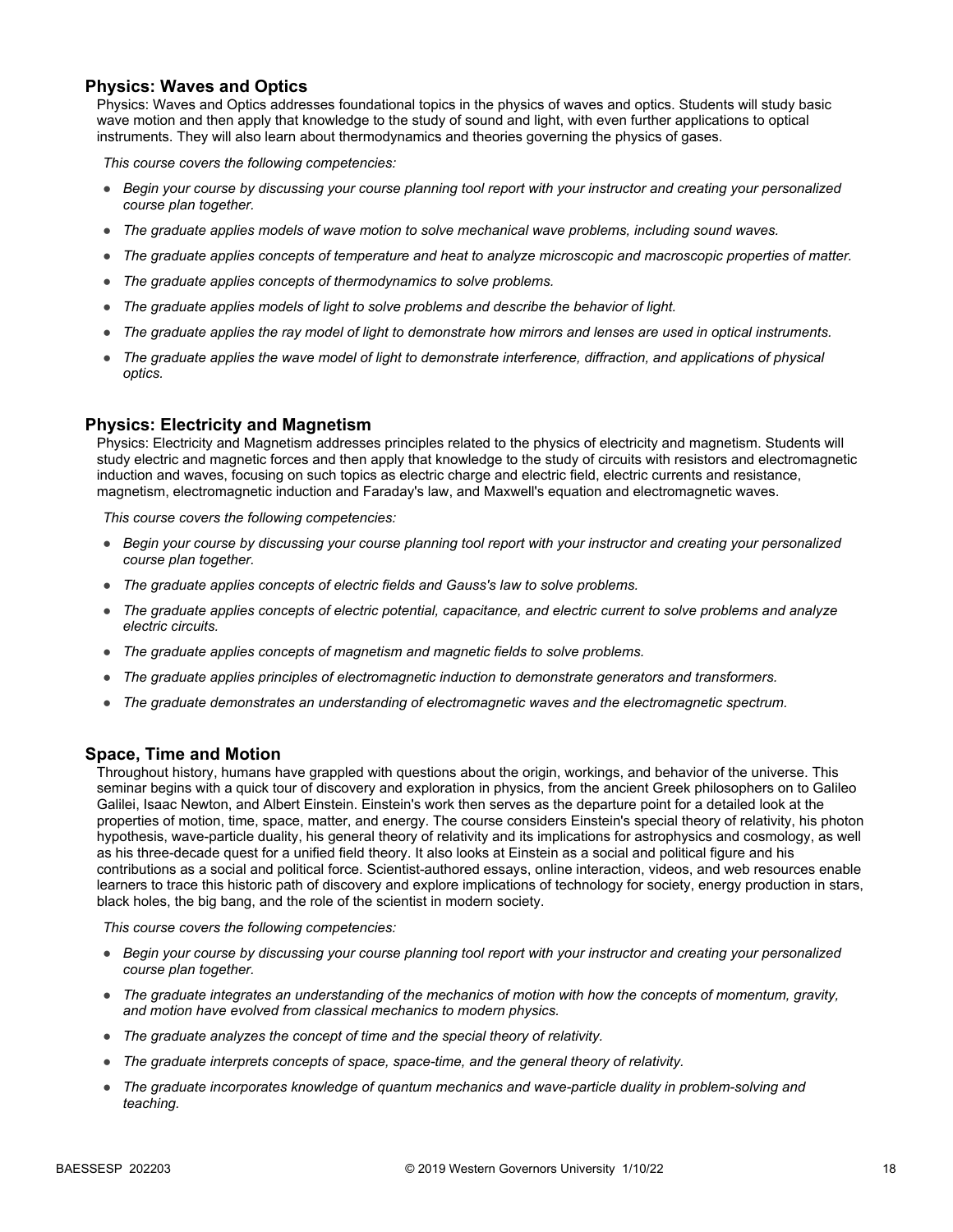- *The graduate evaluates data, research, and theory to draw conclusions about kinetic energy, potential energy, nuclear energy, and relativity.*
- *The graduate appraises emergent research in superstring theory, dark energy, and the grand unified theory.*

## **Chemistry Content**

#### **Chemistry with Lab**

Chemistry with Lab for undergraduates provides students seeking initial teacher licensure in middle grades science or secondary physics, biological science, or earth science with an introduction to the field of chemistry, the branch of science that studies the composition, structure, properties, and behavior of matter. Designed for those not majoring in chemistry education, this course highlights how the topics covered can be applied within various branches of science. This course provides students with opportunities to examine the electronic structure of atoms, study periodic trends, name chemical compounds, write chemical formulas, determine the structure of molecules, balance chemical reactions, and discover the changing states of matter. Laboratory experiences facilitate the study of matter and the application of laboratory safety and maintenance procedures. Concepts in Science for undergraduates is a prerequisite for this course.

*This course covers the following competencies:*

- *Begin your course by discussing your course planning tool report with your instructor and creating your personalized course plan together.*
- *The graduate explains how chemistry is applied within other sciences to understand its relevance within the physical and natural world.*
- *The graduate conducts safe and effective investigations to test hypotheses and draw conclusions.*
- *The graduate determines the electronic structure of atoms and periodic trends to compare the properties of various substances.*
- *The graduate names basic compounds, using the periodic table and IUPAC rules, to identify their composition.*
- *The graduate explains how chemical bonds and electron orientation impact the structures and behavior of molecules to understand the composition of matter.*
- *The graduate balances chemical equations to follow the Law of Conservation of Matter.*
- *The graduate determines quantities of heat released or absorbed during chemical reactions to examine relationships between heat and other forms of energy.*
- *The graduate explains how matter changes from one state to another to determine the causes and effects of such transformations.*

### **Science Education**

#### **Science, Technology, and Society**

Science, Technology, and Society explores the ways in which science influences and is influenced by society and technology. Science is a humanistic and social endeavor and serves the needs of ever-changing societies by providing methods for observing, questioning, discovering, and communicating information about the physical and natural world. This course prepares educators to explain the nature and history of science, the various applications of science, and the scientific and engineering processes used to conduct investigations, make decisions, and solve problems. There are no prerequisites for this course.

- *Begin your course by discussing your course planning tool report with your instructor and creating your personalized course plan together.*
- *The graduate analyzes the relationships among themes that appear across multiple scientific ideas.*
- *The graduate analyzes the nature of science, including how science distinguishes itself from other ways of knowing.*
- *The graduate analyzes the historical development of science, including how scientific knowledge evolves.*
- *The graduate analyzes the various ways in which science, technology, and society are interrelated.*
- *The graduate analyzes socially relevant scientific issues to make informed decisions based on data and context.*
- *The graduate analyzes the principles, processes, and assumptions of investigations in science to engage students in the nature of inquiry.*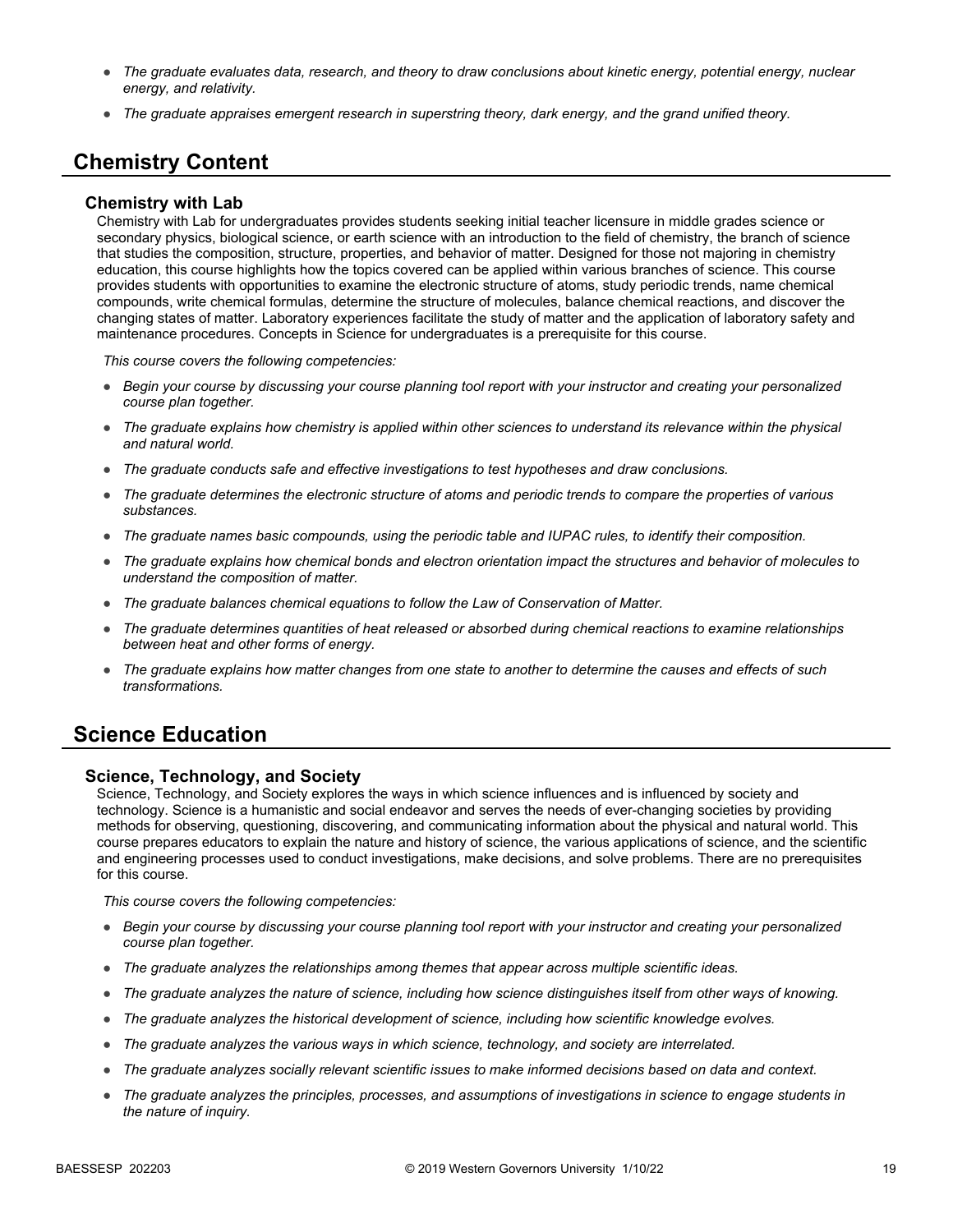- *The graduate uses technology tools and mathematics to improve investigations and the communication of results.*
- *The graduate formulates testable hypotheses for scientific investigations.*
- *The graduate conducts investigations in science to solve open-ended problems using appropriate scientific methods.*

#### **Science Methods—Secondary Physics**

Science Methods—Secondary Physics provides an introduction to teaching methods specific to science for undergraduate students seeking initial licensure or endorsement in secondary physics. Course content focuses on the design and teaching of standards-based lessons using the three dimensions of science (science and engineering practices, crosscutting concepts, and disciplinary core ideas) and the appropriate integration of technology into those lessons. Students in this course work within their content areas to evaluate, enhance, and plan appropriate science instruction. This course includes laboratory safety training and certification, which includes safe laboratory practices and procedures for science classrooms and the proper use of personal protective equipment. A prerequisite for this course is Instructional Planning and Presentation.

*This course covers the following competencies:*

- *Begin your course by discussing your course planning tool report with your instructor and creating your personalized course plan together.*
- *The graduate analyzes connections among the three dimensions of science instruction—disciplinary core ideas, crosscutting concepts, and science and engineering practices—to prepare and plan for instruction.*
- *The graduate integrates technology into science activities to support student engagement and content mastery.*
- *The graduate develops assessment strategies that measure three-dimensional science learning to determine the effectiveness of teaching and learning experiences.*
- *The graduate develops lessons that integrate the three dimensions of science with applicable technologies to connect scientific concepts and phenomena.*
- *The graduate develops plans for the use, storage, and maintenance of science materials and protective equipment and for the care of living organisms to comply with district, state, and federal safety, ethical, and legal standards for science teachers.*
- *The graduate establishes an emergency response plan to prepare for potential emergency situations in the science learning environment.*

### **Pedagogy**

#### **Secondary Reading Instruction and Interventions**

Secondary Reading Instruction and Interventions explores the comprehensive, student-centered response to intervention (RTI) model used to identify and address the needs of learners in middle school and high school who struggle with reading comprehension and/or information retention. Course content provides educators with effective strategies designed to scaffold instruction and help learners develop increased skill in the following areas: reading, vocabulary, text structures and genres, and logical reasoning related to the academic disciplines. This course is designed to be taken after successful completion of the Introduction to Curriculum, Instruction, and Assessment course OR Introduction to Instructional Planning and Presentation AND Instructional Planning and Presentation in Special Education.

- *Begin your course by discussing your course planning tool report with your instructor and creating your personalized course plan together.*
- *The graduate explains how the Response to Intervention (RTI) approach identifies, monitors, and differentiates instruction to ensure that struggling readers obtain the appropriate support and interventions to improve academic progress.*
- *The graduate develops effective vocabulary instruction to enhance students' reading comprehension in the content areas.*
- *The graduate integrates knowledge of effective comprehension strategies to help students monitor and improve their own comprehension when reading.*
- *The graduate integrates reading strategies that scaffold instruction for students when reading increasingly complex texts.*
- *The graduate integrates reading assessments to make informed instructional and placement decisions.*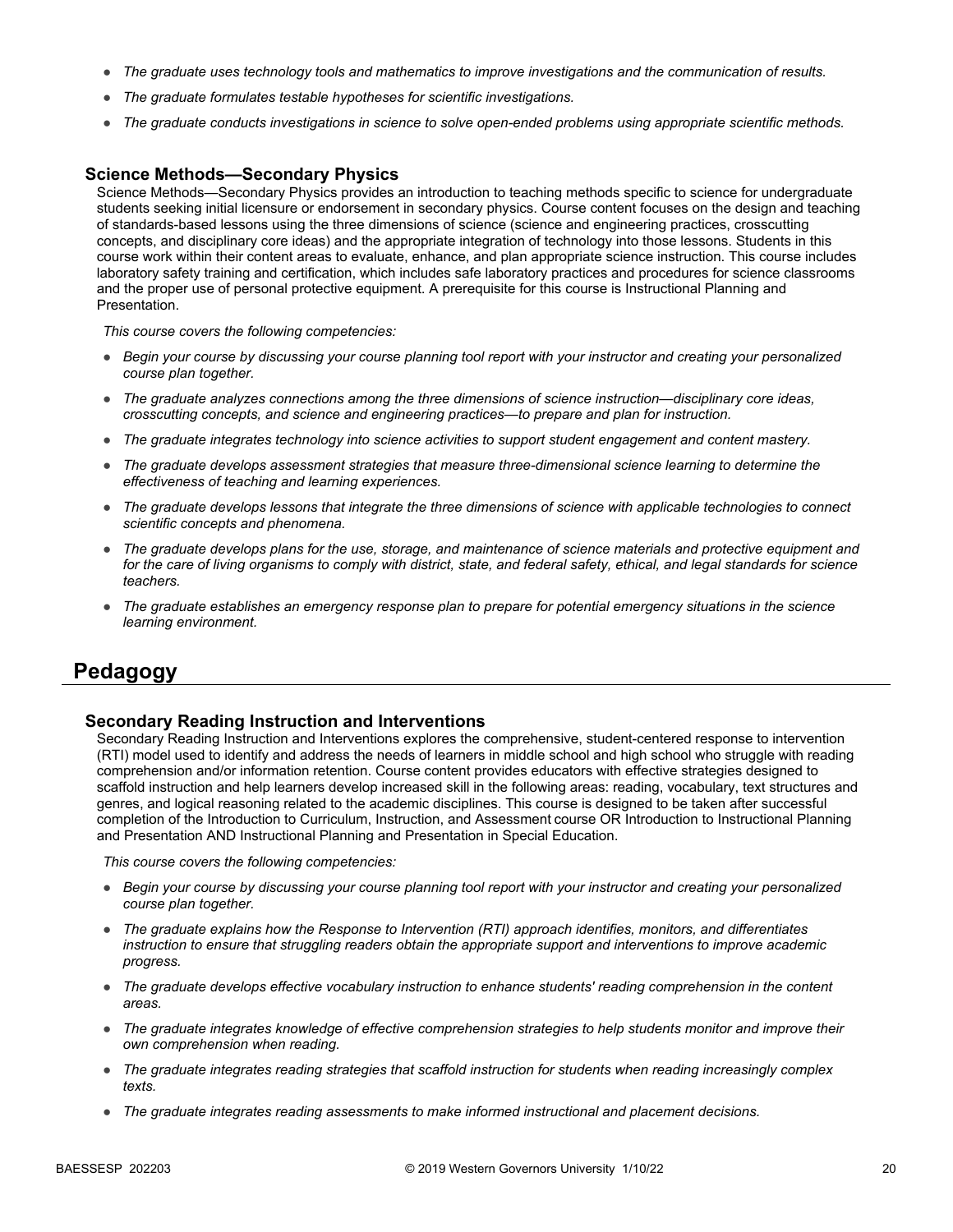### **Secondary Disciplinary Literacy**

Secondary Disciplinary Literacy examines teaching strategies designed to help learners in middle and high school improve upon the literacy skills required to read, write, and think critically while engaging content in different academic disciplines. Themes include exploring how language structures, text features, vocabulary, and context influence reading comprehension across the curriculum. The course highlights strategies and tools designed to help teachers assess the reading comprehension and writing proficiency of learners and provides strategies to support students' reading and writing success in all curriculum areas. This course has no prerequisites.

- *Begin your course by discussing your course planning tool report with your instructor and creating your personalized course plan together.*
- *The graduate distinguishes between the basic strategies used to facilitate comprehension in the content areas and the specialized reading practices needed to comprehend text in a specific discipline.*
- *The graduate integrates discipline-specific literacy instruction to help students understand the text structures, vocabulary, and language knowledge required for specific disciplines.*
- *The graduate plans writing activities that promote understanding of discipline-specific content through the organization, analysis, and synthesis of ideas.*
- *The graduate creates authentic learning tasks and activities that provide students with opportunities to demonstrate discipline specific understandings.*
- The graduate integrates instructional strategies and materials in disciplinary literacy practices to enhance student *understanding within the disciplines.*